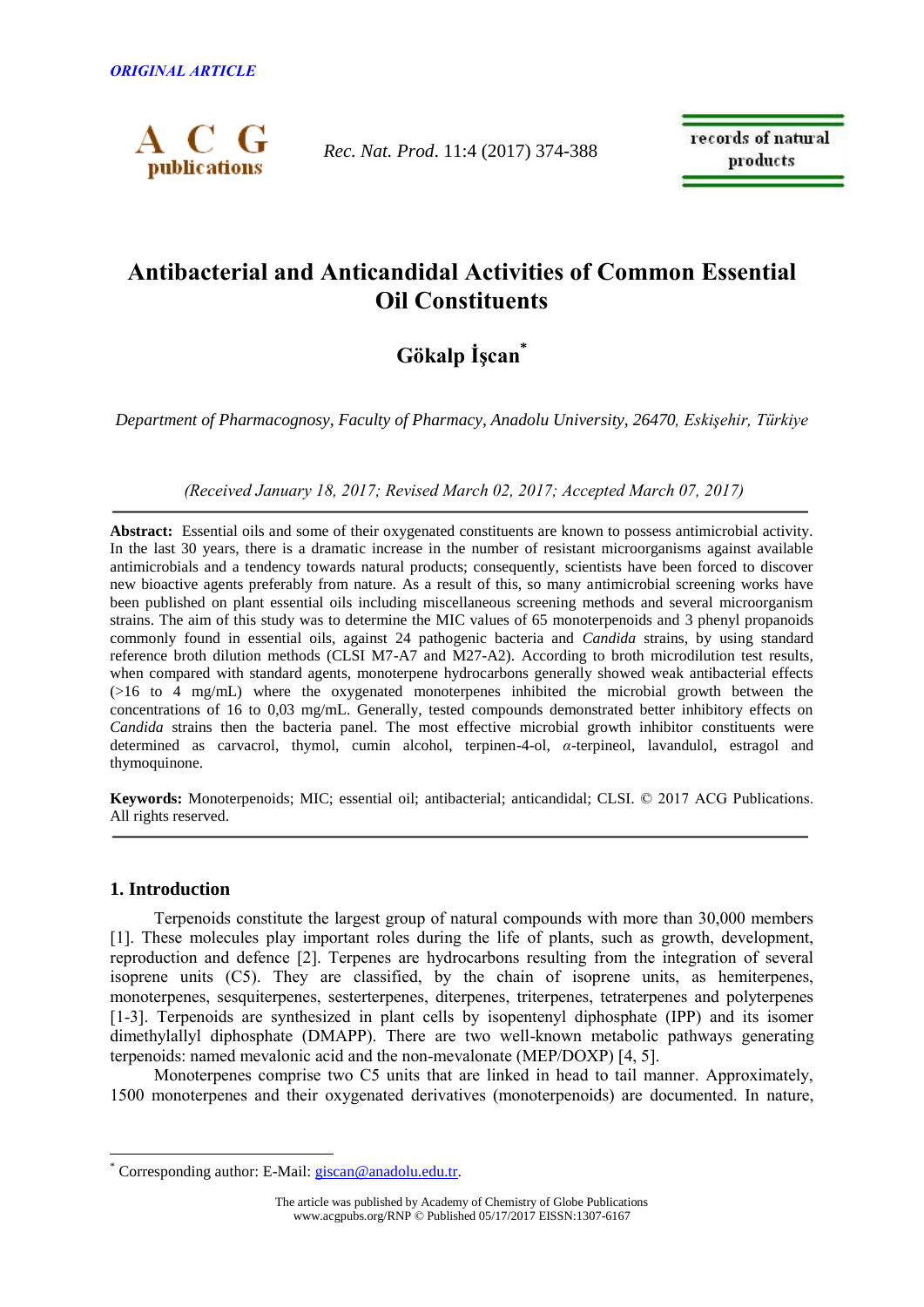monoterpenes occur in plant essential oils mainly as hydrocarbons and their oxygenated derivatives such as alcohols, ethers, aldehydes, ketones, carboxylic acids and esters [1, 6].

Especially oxygenated compounds in the essential oils are responsible for the biological activity and generally attract more attention [7, 8].

Essential oils (also called volatile or ethereal oils) are complex mixtures of volatile compounds produced by living organisms and generally isolated by water distillation from a whole plant or individual parts [6]. Naturally occurring mono- and sesquiterpenes, benzenoids, phenyl propanoids and some fatty acids are major compounds of essential oils, which demonstrate several biological activities individually or as mixtures [9, 10]. Essential oil bearing plants have received much more attention as natural sources for flavour, fragrance, food and pharmaceutical industries, because of their remarkable aromatic and antimicrobial properties [11-14]. Furthermore, during the past decades, essential oils and some of their constituents have been confirmed as analgesic, anti-inflammatory, antiviral, anticancer, insect repellent, antioxidant and potential enhancer agent for transdermal drug delivery [11, 15, 16].

Some of the essential oils are known to possess remarkable antibacterial and antifungal properties because of several constituents in the oil, which are already tested in this study. Cinnamon, rosemary [7] peppermint, oregano, tea tree, thyme, basil, clove, eucalyptus, lavender, sage, fennel, coriander, anise, lemongrass and savory essential oils are the most studied and possessed inhibitory effects against human, animal and/or plant pathogen microorgansms *in vitro* and *in vivo* [12, 13, 17- 26].

In the last 30 years, the development of microbial resistance to antibiotics and paucity of discovery of new antibiotics in human and animal therapies have stimulated scientists to find new natural antimicrobials. As a result of this, great number of bioactivity screening works have been published about antimicrobial evaluation of essential oils and their constituents. When "essential oil" and "antimicrobial" keywords entered on the "Web of Science Search", it resulted in approximately 5000 scientific papers; moreover, this number is 45.000 at "Google Scholar Search" (between the years of 1987 to 2017). There exist a number of tests in those studies for evaluating the inhibitory potency of essential oils and their constituents such as diffusion, dilution and bioautographic methods. The diffusion methods except for E-Test are generally considered as semi-qualitative techniques, since they only give us "inhibition zone diameter (mm or inches)" and an idea about the compound as "active" or "inactive". They do not give us the exact inhibitory concentration of the compounds. However, by using agar dilution or macro- and microdilution techniques one can determine minimal inhibitory or microbicidal concentrations (MIC, MBC, IC50, IC90 etc.) of the test compounds against selected microorganisms [18, 21]. Test microorganisms panel is generally composed of standard reference collections (ATCC, NRRL, NCTC, JCM, etc.) and/or clinically isolated strains of pathogenic resistant bacteria and fungi species [27-32].

Papers about antimicrobial activity generally give MIC result of a natural compound against similar microorganisms. These minimum inhibitory concentration (MIC) results, even the same microorganism strains used, are usually varied from work to work. The different or instable test protocols, false strains, contaminated microorganisms, quality of laboratory facilities and the ability of personnel may explain the variability of the results.

In the present study, by using mostly recommended standard CLSI reference micro-dilution broth methods and standard microorganism strains, uniform and repeatable MIC results of the common 65 monoterpenoids (including some stereo-isomers), 3 phenylpropanoids (estragol, *trans*anethol and eugenol) that are widely found in essential oils were determined against 24 different pathogenic bacteria and *Candida* strains [33-34]. With this study, most of the commercially available authentic monoterpenoids and if available, their isomers were tested together with a validated method for the first time here. To the best of our knowledge, there is a few works about antimicrobial activities of different stereoisomers of the monoterpenes. Furthermore, the study will be a useful comparison guide for the further bioactivity works on essential oils that are rich in monoterpenoids.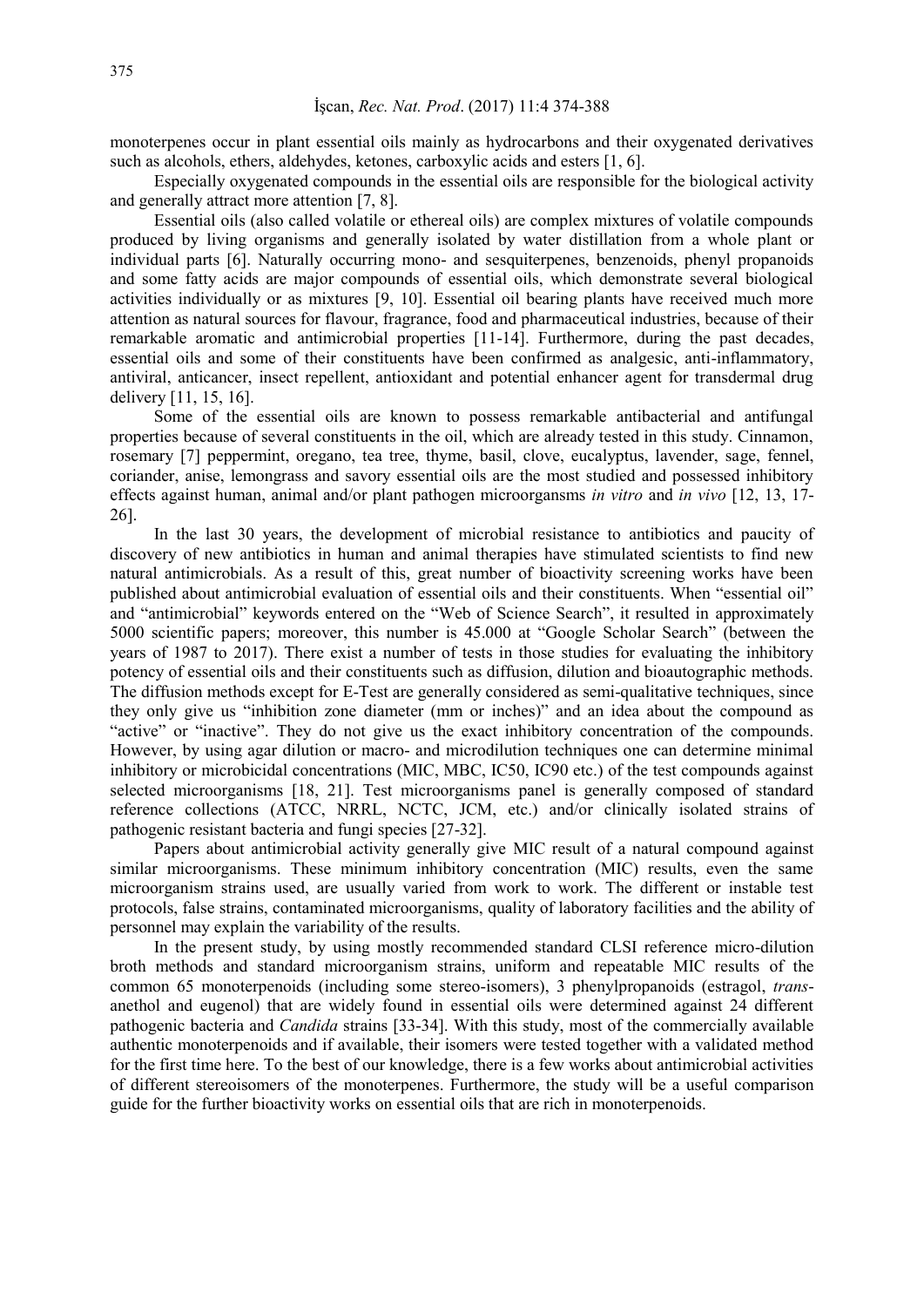### **2. Materials and Methods**

## *2.1. Essential Oil Constituents*

At the present study, commercially available authentic samples of monoterpene hydrocarbons, oxygenated monoterpenes and some phenylpropanoids estragol*, trans-*anethol and eugenol were used as test compounds (Table 1).

| <b>Table 1.</b> Tested essential oil constituents |  |  |  |
|---------------------------------------------------|--|--|--|
|---------------------------------------------------|--|--|--|

| <b>Hydrocarbons</b>                               | <sup>4</sup> (+)-Neomenthol, $\geq$ 95% (A)    | $(-)$ -Menthone, 90% $(A)$                    |
|---------------------------------------------------|------------------------------------------------|-----------------------------------------------|
| $p$ -Cymene, 99% (A)                              | $(-)$ -Menthol, 98.5% (A)                      | $(+)$ -Menthone, $\geq$ 98.5% (F)             |
| $^{1}$ Ocimene, >90% (A)                          | $^{6}(+)$ -Menthol, 99% (A)                    | $(R)$ -(+)-Pulegone, 97% (A)                  |
| Myrcene, $\geq 95.0\%$ (F)                        | $2^{2}(+)$ -Isopulegol, 99% (A)                | $(S)$ -(-)-Pulegone, 98% (A)                  |
| $(R)$ -(+)-Limonene, 99.0% (F)                    | $^2$ (-)-Isopulegol, 99% (A)                   | $(R)$ -(-)-Carvone, 98% (A)                   |
| $(S)$ -(-)-Limonene, $\geq$ 99.0% (F)             | $(R)$ -(+)- $\alpha$ -Terpineol, 97.0% (F)     | $(S)-(+)$ -Carvone, $\geq$ 97% (A)            |
| Terpinolene, $\geq$ 90% (A)                       | $(S)$ - $(-)$ - $\alpha$ -Terpineol, 97.0% (F) | $(1S)$ -(-)-Verbenone, 94% (A)                |
| $\gamma$ -Terpinene, $\geq$ 98.5% (F)             | $^{2}$ (-)-Terpinen-4-ol, 95% (A)              | $(\pm)$ -Camphor, EP Ref Std (F)              |
| $(+)$ -3-Carene, $\geq$ 98.5% (F)                 | $^{2}(+)$ -Terpinen-4-ol, $\geq$ 98.5% (F)     | $(1R)$ -(+)-Camphor, 98% (A)                  |
| Sabinene, natural, 75% (A)                        | <sup>2</sup> (-)-Carveol, $\geq$ 98.5% (F)     | $(1S)$ -(-)-Camphor, %99 (A)                  |
| $(1R)$ -(+)- $\alpha$ -Pinene, 97% (A)            | Cumin alcohol, $\geq$ 97% (A)                  | <b>Esters</b>                                 |
| $(1S)$ -(-)- $\alpha$ -Pinene, 97% (A)            | $(1R)$ -(-)-Myrtenol, 95% (A)                  | Geranyl acetate, $\geq$ 97% (A)               |
| <sup>2</sup> (+)-β-Pinene, ≥98.5% (F)             | $(S)$ -cis-Verbenol, 95% $(A)$                 | $(1R)$ -(-)-Menthyl acetate, $\geq$ 98.5% (A) |
| <sup>2</sup> (-)-β-Pinene, $\geq$ 98.5% (F)       | $(+)$ -Borneol, 97.5% (F)                      | $2$ (-)-Bornyl acetate, 95% (A)               |
| $2\alpha$ -Pinene, 98.5% (A)                      | $(-)$ -Borneol, 99% $(A)$                      | $^{2}(+)$ -Bornyl acetate, $\geq$ 98.5% (F)   |
| $(+)$ -Camphene, $\geq 80\%$ (A)                  | Isoborneol, 95% (A)                            | Isobornyl acetate, $\geq$ 95% (A)             |
| (-)-Camphene, $\geq$ 70% (A)                      | Lavandulol, $\geq$ 95% (F)                     | Linalyl acetate, $\geq$ 97% (A)               |
| $(R)$ -(-) $\alpha$ -Phellandrene, $\geq$ 95% (A) | Carvacrol, %99 (A)                             | <b>Others</b>                                 |
| <b>Alcohols</b>                                   | Thymol, $\geq$ 99.0% (S)                       | Estragol, $99\%$ (F)                          |
| <sup>2</sup> (-)-Linalool, $\geq$ 95% (A)         | <b>Aldehydes and Ketones</b>                   | Trans-Anethol, 99% (A)                        |
| Geraniol, 98% (A)                                 | $(R)$ -(+)-Citronellal, 90% (A)                | Eugenol, $\geq$ 98% (A)                       |
| Nerol, $\geq$ 97.0% (F)                           | $(S)$ - $(-)$ -Citronellal, 96% $(A)$          | Thymoquinone, 99% (A)                         |
| $(S)$ -(-)- $\beta$ -Citronellol, $\geq$ 99% (A)  | $(1R)$ -(-)-Myrtenal, 98% (A)                  | 1,8-cineole, 99% (A)                          |
| $(R)$ -(+)- $\beta$ -Citronellol, 98% (A)         | Citral, $\geq$ 96% (A)                         |                                               |
| $f^{(+)}$ -Isomenthol, $\geq$ 95% (Fluka)         | Cuminaldehyde, 98% (A)                         |                                               |

(A): ALDRICH, (F): FLUKA, (S): SIGMA,  $^{1}$ mixture of isomers,  $^{2}$ sum of enantiomers,  $^{3}(1S, 2R, 5R)$ ,  $^{4}(1S, 2S, 5R)$ ,  $^{5}(1R, 2S, 5R)$ , 6 (1*S,*2*R,*5*S*)

### *2.2. Antimicrobial susceptibility test*

Antibacterial and anticandidal effects of the compounds were screened by using partly modified CLSI (formerly NCCLS) micro dilution broth methods M7-A7 (Methods for Dilution Antimicrobial Susceptibility Tests for Bacteria That Grow Aerobically) and M27-A2 (Reference Method for Broth Dilution Antifungal Susceptibility Testing of Yeasts), respectively [33-34]. Unlike the protocol, stock solutions of the test samples were prepared at the concentrations of 32 mg/mL where the standard agents were prepared in accordance with CLSI methods.

Candida cultures were inoculated from the -85 °C onto potato dextrose agar (Fluka) while bacteria were inoculated onto Mueller Hinton agar (Fluka) for checking purity and viability. All microdilution broth tests were performed by using sterile 96 U-shaped multi-well microdilution plates (Brand) in laminar flow cabinet. Antibacterial test results were read after the incubation period at  $35\pm2$ ºC, 16-20 h. The MIC data from anticandidal tests was obtained after 24 h and 48 h separately.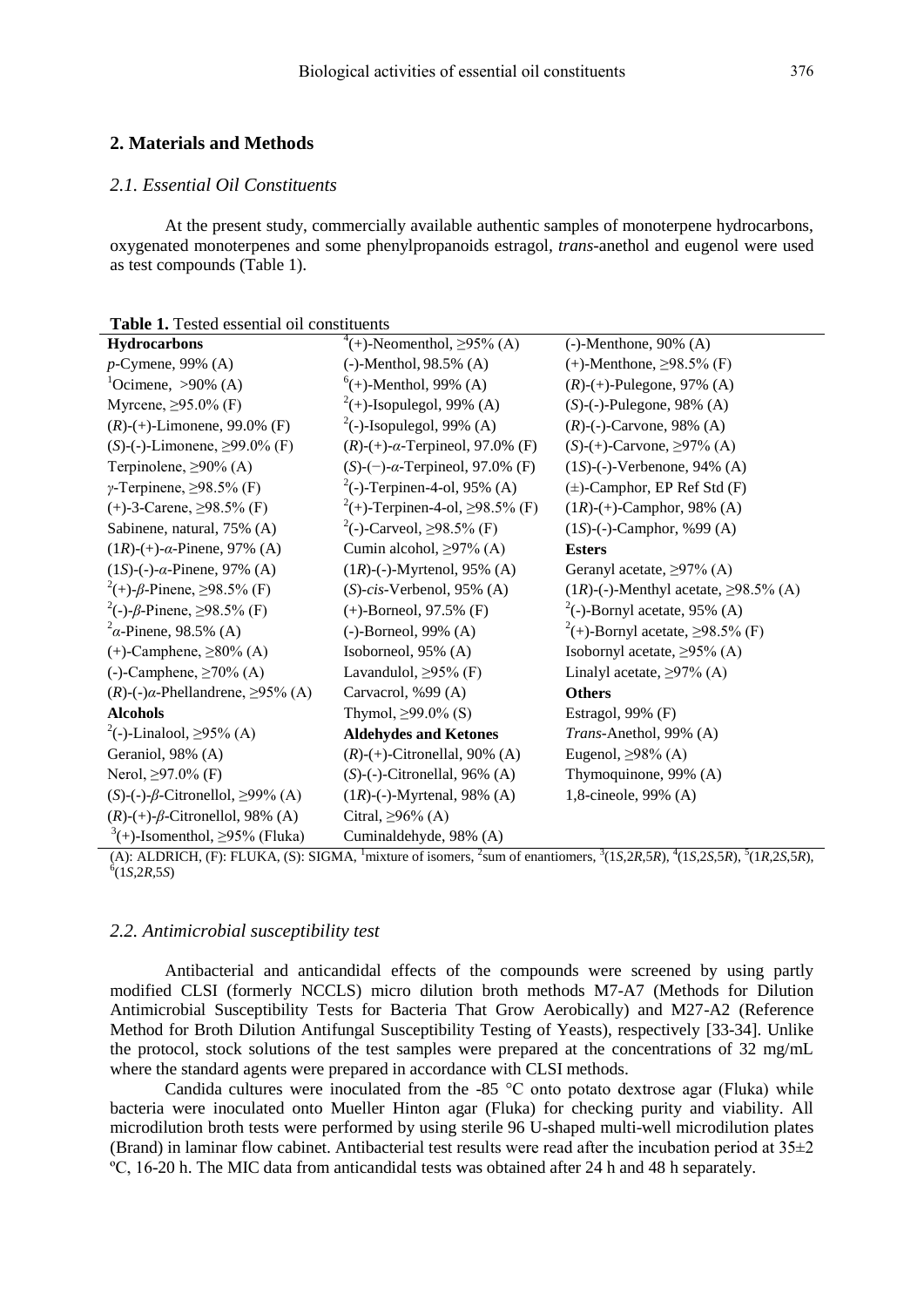#### İşcan, *Rec. Nat. Prod*. (2017) 11:4 374-388

The visible growth in each plate was compared with that of the growth control well (drug-free) by using a reading mirror. A considerable decrease in turbidity was accepted as growth inhibition. Furthermore, according to M27-A2 method, *C. krusei* (ATCC® 6258) and *C. parapsilosis* (ATCC® 22019) were used as quality control strains. To precision and accuracy of the susceptibility tests procedure, the MIC results of the standard antimicrobial agents against QC strains were checked from the CLSI-MIC limits tables. All the experiments were performed in duplicate. Ampicillin (Sigma-Aldrich) and Chloramphenicol (Fluka) were used as antibacterial agents where the Amphotericin-B (Sigma-Aldrich) and Ketoconazole (Sigma-Aldrich) were antifungal references.

#### *2.3. Microorganisms*

Gram negatives; *Pseudomonas aeruginosa* (Pa, ATCC 27853), *Enterobacter aerogenes* (Ea, NRRL 3567), *Proteus vulgaris* (Pv, NRRL B-123), *Serratia marcescens* (Sm, NRRL B-2544), *E. coli* (Ec, ATCC 8739), *E. coli* O157:H7 (Ec<sup>a</sup>, RSSK 234), *Salmonella typhimurium* (St, ATCC 14028), Gram positives; *Bacillus cereus* (Bc, NRRL B-3711), *Bacillus subtilis* (Bs, NRRL B-4378), *Staphylococcus aureus* (Sa, ATCC 43300), *Listeria monocytogenes* (Lm, ATCC 19111), *Staphylococcus epidermidis* (Se, ATCC 14990) were used as bacteria panel while *Candida albicans*  $(Ca^a; ATCC 10231$  and  $Ca^b$ ; ATCC 24433), *Candida utilis* (Cu; NRRL Y-900), *Candida krusei* (Ck<sup>a</sup>; NRRL Y-7179 and Ck<sup>b</sup>; ATCC 6258), *Candida zeylanoides* (Cz; NRRL Y-1774), *Candida glabrata*  $(Cg^a; ATCC 2001$  and  $Cg^b$ ; ATCC 66032), *Candida tropicalis*  $(Ct^a; ATCC 1369$  and  $Ct^b; ATCC 750)$ , *Candida parapsilosis* ( $Cp^a$ ; NRRL Y- 12696 and  $Cp^b$ ; ATCC 22019) were used as *Candida* test strains.

## **3. Results and Discussion**

65 monoterpenoids some with stereo isomers and three phenylpropanoids were evaluated against pathogenic bacteria panel (7 Gram negative, 5 Gram positive) and *Candida* strains by CLSI standard antimicrobial susceptibility tests in comparison with commercial antimicrobial agents.

Tested compounds were represented in the tables as separate groups (monoterpene hydrocarbons, alcohols, aldehydes, ketones, esters, phenylpropanoids and other oxygenated monoterpenes). The obtained MIC results from all authentic constituents and standard antibacterial and antifungal agents are given in mg/mL. Antibacterial activities of the compounds were presented in Table 2 to 4.

According to broth microdilution test results, when compared with standard agents, monoterpene hydrocarbons generally showed weak antibacterial effects between the concentrations of 4.0 mg/mL to >16.0 mg/mL (over the concentration of stock solution). Previous studies generally reported that the monoterpene hydrocarbons were inactive compounds because of their limited water solubility [35]. However, using partly modified standardized microdilution protocols the solubility problem is solved thanks to using pure DMSO for the preparation of stock solutions and all dilution stages. On the other hand, due to the hydrophilic structure of the gram-negative outer membrane of forms a barrier against the highly hydrophobic molecules such as monoterpene hydrocarbons. In general the cytotoxicity of the volatile constituents against bacteria are mostly due to their hydroxyl, aldehyde and ketone groups [21].

Aldehydes, ketones and esters showed a variable degree of antibacterial activities between the concentrations of 0.25 to 16.0 mg/mL. *Bacillus subtilis* was strongly inhibited by citral, myrtenal and (*R*)-(+)-citronellal having MIC values of 0.5, 0.5 and 0.25 mg/mL, respectively, compared to aliphatic alcohols and monoterpene hydrocarbons. The most active compounds against bacteria strains determined as monoterpene alcohols and phenols, especially (+)-menthol, (+)-isomenthol, cumin alcohol, carvacrol and thymol (Table 3). On the other hand, minus isomers of *α*-pinene, limonene, camphene, terpineol, borneol, terpinen-4-ol and *β*-citronellol showed better inhibitory effects than their plus isomers. The minus isomer of limonene inhibited the growing of *E. coli*, *P. aeruginosa*, *B. cereus, B. subtilis, S. aureus* and *S. epidermidis* at the half dose of the plus isomer (Table 2). Similarly to our results a previous study reported that the minus isomer of the limonene showed two or three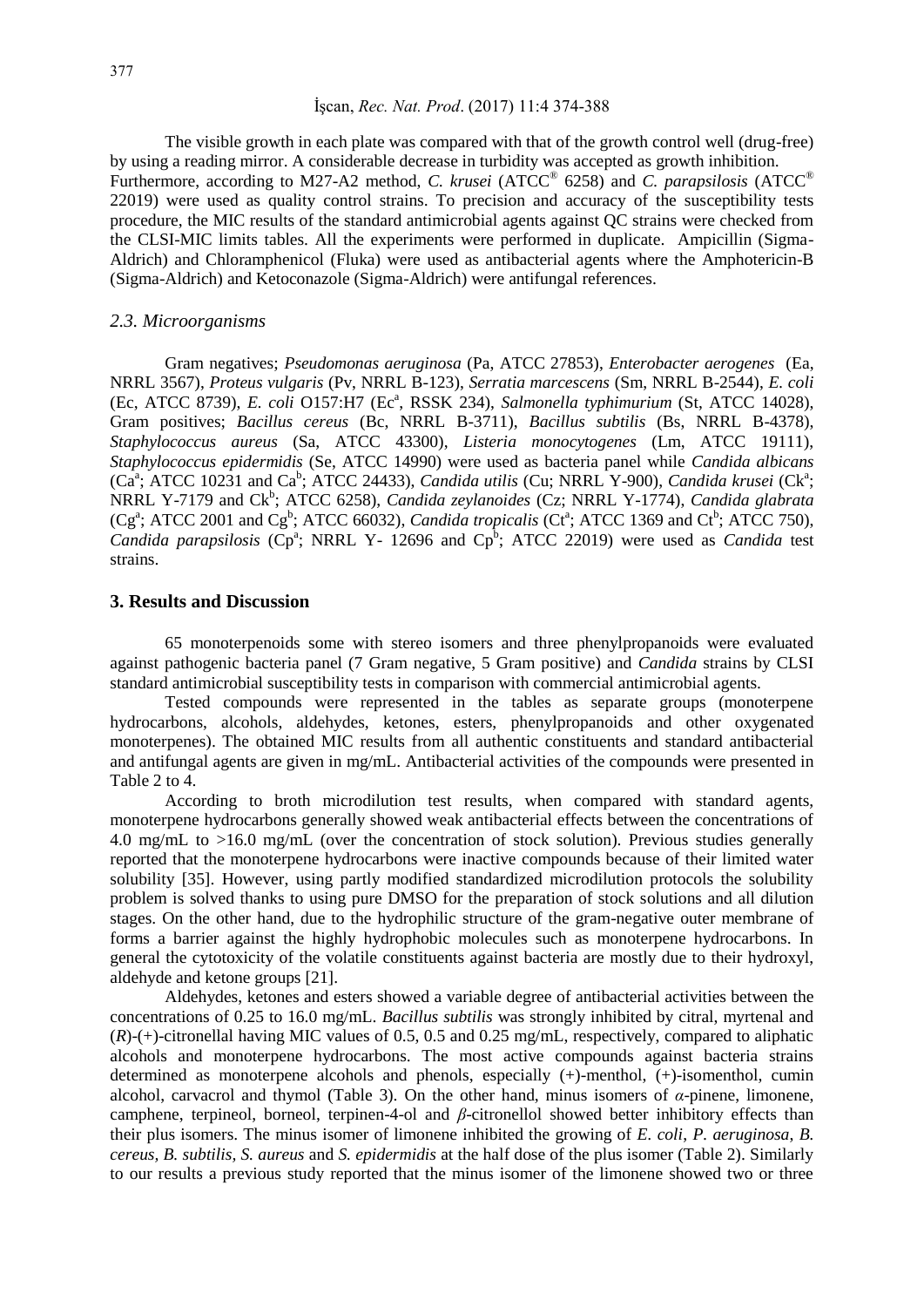times stronger inhibitory effects against *E. coli, S. aureus, K. pneumonia, Moraxella catarrhalis* and *Cryptococcus neoformans* than its plus isomer [36].

Eugenol and 1,8-cineole exhibited moderate inhibitory effects (0.5-8.0 mg/mL, MICs) while an oxygenated monoterpene and also a quinone derivative thymoquinone showed strong effects at the concentrations between 0.03 to 1 mg/mL.

The antibacterial tests results showed that Gram (+) *Bacillus cereus* and *Bacillus subtilis* more susceptible to the tested essential oil constituents than the bacteria of other species. A previous works reported that, because of the structure of Gram (+) cell wall, lipophilic molecules diffused into the cells easily and demonstrate some modifications on the cell wall and the cytoplasm. On the other hand, Gram (-) bacteria cell wall has a lipopolysaccharide (LPS) layer that is a barrier to the penetration of hydrophobic compounds [37, 38].

Tested phenolic compounds carvacrol and thymol that are well known as natural antimicrobials [23, 39-43] revealed stronger inhibitory effects against Gram (+) bacteria than the Gram (-) (Table 3.). According to literature data phenolics are more effective against Gram (+) cell wall because of the complexity of Gram (-) bacteria cell wall as supported our findings [38]. In previous studies, the antibacterial effects of the carvacrol and thymol were attributed to their ability to permeabilize and depolarize the cytoplasmic membrane [40, 43, 44]. Its well known that some aldehydes like citral form some complexes with membrane proteins and inhibited the cell wall synthesis [45].

A recent study about antimicrobial and biofilm eliminating properties of some monoterpenes were reported similar MIC results to our study for thymol (0,25 mg/mL) menthol (1mg/mL) and 1,8cineol (4 mg/mL) [46].

The present results also showed that the monoterpene alcohols were more active than their acetate, keton or aldehyde derivatives [35]. Similarly Kotan et al. [10] reported that the monoterpene alcohols are most active compounds *in vitro* against bacteria species among the essential oil constituents.

|                                   | Gram $(+)$ |                |         |       |       |                 |           |       |           |                |       |           |
|-----------------------------------|------------|----------------|---------|-------|-------|-----------------|-----------|-------|-----------|----------------|-------|-----------|
| <b>Compounds</b>                  | Pa         | Ea             | $P_{V}$ | Sm    | Ec    | Ec <sup>a</sup> | <b>St</b> | Bc    | <b>Bs</b> | Sa             | Lm    | <b>Se</b> |
| $p$ -Cymene                       | 8          | 8              | 8       | 8     | 8     | 8               | 16        | 4     | 8         | $\overline{4}$ | 4     | 4         |
| Ocimene                           | 8          | >16            | 8       | >16   | >16   | 8               | >16       | 8     | 4         | 16             | 8     | 8         |
| Myrcene                           | 8          | >16            | 8       | 16    | 8     | >16             | 16        | 8     | 8         | 8              | 8     | 16        |
| $(R)-(+)$ -Limonene               | 8          | >16            | 8       | 8     | >16   | 8               | >16       | 8     | 16        | 16             | 4     | 8         |
| $(S)$ - $(-)$ -Limonene           | 4          | >16            | 8       | 8     | 8     | 8               | >16       | 4     | 8         | 8              | 4     |           |
| Terpinolene                       | 4          | $\overline{4}$ | 4       | 4     | 4     | 4               | 16        | 4     | 8         | 16             | 8     |           |
| $\gamma$ -Terpinene               | 8          | 16             | 8       | 8     | >16   | 8               | >16       | 16    | 16        | 16             | 8     | 8         |
| $(+)$ -3-Carene                   | 8          | >16            | 8       | 8     | 8     | 8               | 16        | 4     | 8         | 4              | 4     | 8         |
| Sabinene                          | 8          | >16            | >16     | >16   | >16   | 16              | >16       | >16   | 16        | 16             | 16    | 16        |
| $(1R)-(+)$ - $\alpha$ -Pinene     | 8          | >16            | 16      | 8     | 8     | 4               | 8         | 8     | 8         | 8              | 4     | 8         |
| $(1S)$ - $(-)$ - $\alpha$ -Pinene | 8          | >16            | 16      | 8     | 8     | 4               | 16        | 4     | 4         | 4              | 8     |           |
| $(+)$ - $\beta$ -Pinene           | 8          | >16            | >16     | >16   | >16   | 8               | 16        | 8     | 8         | 8              | 4     |           |
| $(-)-\beta$ -Pinene               | 8          | >16            | >16     | >16   | >16   | 8               | 16        | >16   | 4         | 8              | 8     | 8         |
| $\alpha$ -Pinene                  | 8          | >16            | 16      | >16   | 8     | 4               | 16        | 4     | 4         | 4              | 4     | 4         |
| $(+)$ -Camphene                   | 8          | >16            | $>16$   | 8     | >16   | 8               | 8         | >16   | 4         | 16             | 4     | 16        |
| (-)-Camphene                      | 8          | >16            | 16      | 8     | >16   | 16              | 16        | 8     | 4         | 8              | 16    | 8         |
| $(R)-(-)-\alpha$ -Phellandrene    | 8          | >16            | 8       | >16   | >16   | 16              | >16       | $>16$ | 8         | 16             | 16    | 8         |
| $St-1$                            | 0.128      | 0.032          | 0.001   | 0.016 | 0.002 | 0.001           | 0.001     | 0.002 | 0.001     | 0.001          | 0.001 | 0.001     |
| $St-2$                            | 0.064      | 0.002          | 0.004   | 0.004 | 0.001 | 0.001           | 0.001     | 0.004 | 0.001     | 0.008          | 0.002 | 0.001     |

**Table 2.** Antibacterial Activity of Monoterpene Hydrocarbons (MIC, **mg/mL**)

1 : O157:H7, St-1: Ampicillin (Fluka), St-2: Chloramphenicol (Sigma), >16: out of the maximum test concentration, **Pa**: *Pseudomonas aeruginosa*, **Ea**: *Enterobacter aerogenes*, **Pv**: *Proteus vulgaris*, **Sm**: *Serratia marcescens*, **Ec**: *E. coli*, **Ec<sup>a</sup>** : *E. coli* O157:H7, **St**: *Salmonella typhimurium*, Gram positives; **Bc**: *Bacillus cereus*, **Bs**: *Bacillus subtilis*, **Sa**: *Staphylococcus aureus*, **Lm**: *Listeria monocytogenes*, **Se**: *Staphylococcus epidermidis*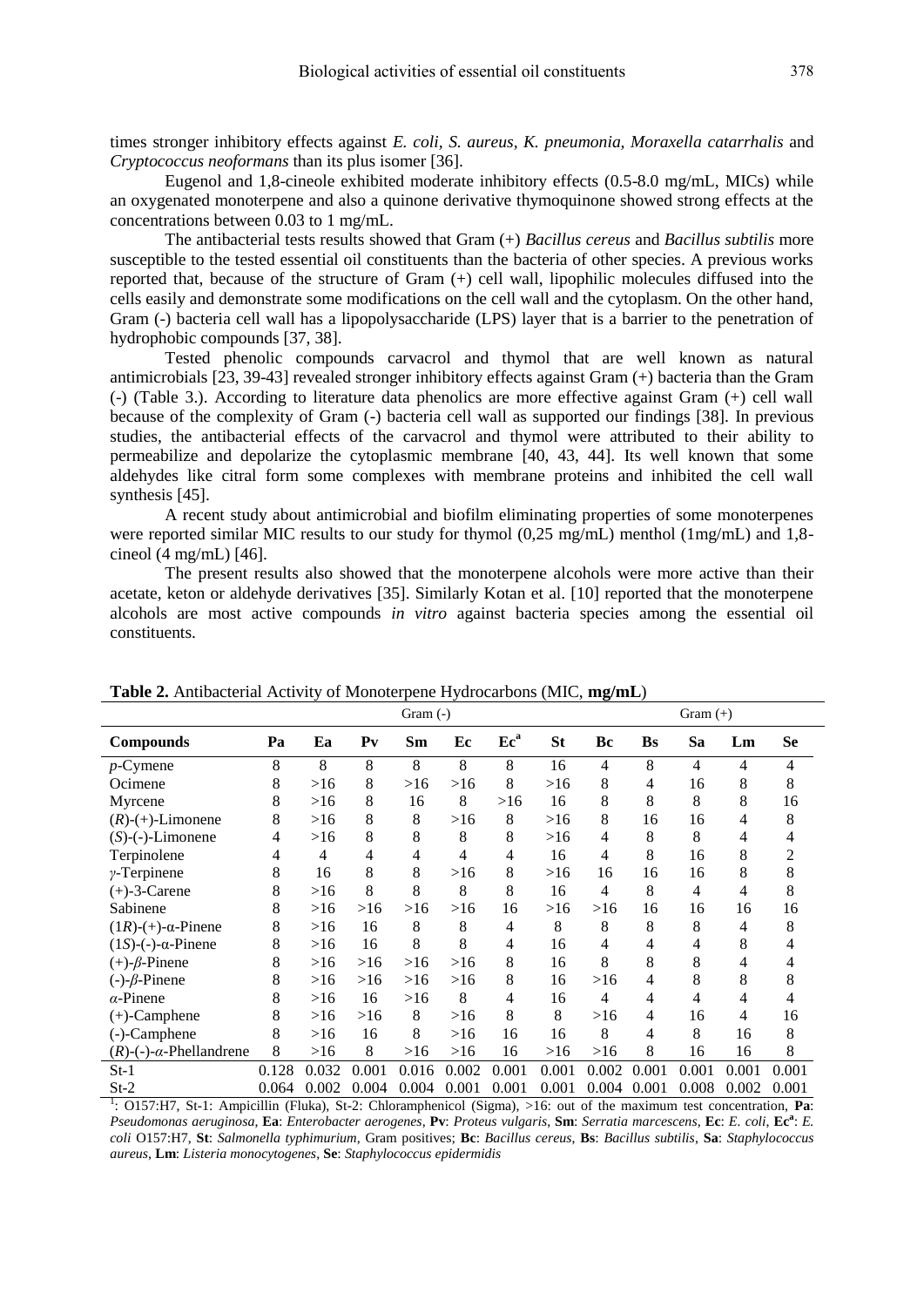|                                  | Gram (-)<br>Gram $(+)$ |                |                |                |                |                 |                |                |                |                |                |                |
|----------------------------------|------------------------|----------------|----------------|----------------|----------------|-----------------|----------------|----------------|----------------|----------------|----------------|----------------|
| <b>Compounds</b>                 | Pa                     | Ea             | P <sub>V</sub> | Sm             | Ec             | Ec <sup>a</sup> | <b>St</b>      | Bc             | <b>Bs</b>      | Sa             | Lm             | <b>Se</b>      |
| (-)-Linalool                     | 8                      | $\overline{4}$ | 8              | 4              | 8              | 4               | 8              | 8              | $\overline{4}$ | 8              | 8              | 8              |
| Geraniol                         | $\overline{c}$         | 4              | $\overline{2}$ | $\overline{2}$ | 4              | $\overline{2}$  | 2              | $\overline{2}$ | $\overline{c}$ | 1              | 4              | 4              |
| Nerol                            | $\overline{2}$         | 4              | $\overline{2}$ | $\overline{c}$ | 4              | $\overline{2}$  | 4              | $\overline{c}$ | $\overline{c}$ | $\overline{c}$ | 4              | 4              |
| $(S)-(-)-\beta$ -Citronellol     | 2                      | 4              | 1              | 1              | 4              | 4               | 4              | $\overline{2}$ | 4              | 4              | $\overline{c}$ | 4              |
| $(R)-(+)$ - $\beta$ -Citronellol | $\overline{2}$         | 4              | 4              | 1              | 4              | 4               | 4              | $\overline{2}$ | 4              | 4              | 4              | 4              |
| $(+)$ -Isomenthol                | 1                      | 1              | 0.5            | 0.5            | 1              | 1               | 1              | 1              | 1              | 0.5            | 1              | 2              |
| $(+)$ -Neomenthol                | 4                      | 4              | 4              | 8              | 8              | 4               | 8              | 4              | 8              | 8              | 8              | 8              |
| (-)-Menthol                      |                        | $\overline{c}$ |                | 1              | $\overline{2}$ | $\overline{2}$  |                |                | 2              | $\overline{2}$ |                | 2              |
| $(+)$ -Menthol                   |                        | $\overline{c}$ | 0.25           | 0.5            | 1              | 0.5             | 1              | 1              | 0.5            | 1              |                |                |
| $(+)$ -Isopulegol                | $\overline{c}$         | $\overline{c}$ | 4              | 2              | 4              | 2               | 4              | $\overline{c}$ | 4              | 4              | 4              | $\overline{c}$ |
| (-)-Isopulegol                   | $\overline{2}$         | $\overline{c}$ | 4              | $\overline{c}$ | 4              | $\overline{2}$  | 4              | $\overline{2}$ | 4              | 4              | 4              | 4              |
| $(R)-(+)$ - $\alpha$ -Terpineol  | 4                      | 4              | 4              | 4              | $\overline{2}$ | $\overline{2}$  | $\overline{2}$ | $\overline{2}$ |                | 2              | 4              | $\overline{2}$ |
| $(S)-(-)$ - $\alpha$ -Terpineol  | 4                      | 1              | $\overline{2}$ | 2              | 1              | 1               | $\overline{c}$ | $\overline{c}$ | 1              | 1              | $\overline{c}$ | $\overline{c}$ |
| (-)-Terpinen-4-ol                | 8                      | 4              | 4              | 4              | 4              | 1               | 4              | 4              | 2              | 4              | $\overline{c}$ | 4              |
| $(+)$ -Terpinen-4-ol             | 1                      | $\overline{4}$ | 4              | $\overline{c}$ | 4              | $\overline{c}$  | 4              | 1              | 4              | 4              | 4              | 4              |
| $(-)$ -Carveol                   | 2                      | 2              | $\overline{2}$ | 2              | $\overline{2}$ | $\overline{2}$  | 2              | $\overline{c}$ | 4              | 2              | 2              | 4              |
| Cumin alcohol                    | $\overline{c}$         | 0.5            | 0.5            | 0.5            | 1              | 0.25            | 0.5            | 0.5            | 0.5            | 1              | 1              | 0.5            |
| $(1R)$ -(-)-Myrtenol             | $\overline{c}$         | 2              | 1              | 2              | 4              | 2               | 2              | 2              | 1              | $\overline{2}$ | $\overline{2}$ | 2              |
| $(S)$ -cis-Verbenol              | $\overline{2}$         | $\overline{c}$ | 1              |                | $\sqrt{2}$     |                 | $\overline{2}$ |                |                |                | 1              | $\overline{2}$ |
| $(+)$ -Borneol                   | $\overline{2}$         | $\overline{c}$ |                |                | $\overline{c}$ |                 | $\overline{c}$ |                |                | 2              | $\overline{2}$ | $\overline{c}$ |
| (-)-Borneol                      | $\overline{2}$         | 1              | 1              |                | $\overline{2}$ |                 | $\overline{2}$ | 1              |                | 1              | 1              |                |
| $(\pm)$ -Isoborneol              | 1                      | $\overline{2}$ | 1              |                | $\overline{2}$ |                 | $\overline{2}$ |                |                | $\overline{2}$ | $\overline{2}$ | $\overline{2}$ |
| Lavandulol                       | 2                      | 4              | 4              | 4              | 4              | $\overline{c}$  | 4              | 4              | 4              | 4              | 4              | 4              |
| Carvacrol                        | 0.25                   | 0.25           | 0.25           | 0.25           | 0.12           | 0.25            | 0.12           | 0.06           | 0.06           | 0.12           | 0.12           | 0.12           |
| Thymol                           | 0.5                    | 0.5            | 0.5            | 0.5            | 0.5            | 0.5             | 0.5            | 0.12           | 0.12           | 0.12           | 0.5            | 0.5            |
| $St-1$                           | 0.128                  | 0.032          | 0.001          | 0.016          | 0.002          | 0.001           | 0.001          | 0.002          | 0.001          | 0.001          | 0.001          | 0.001          |
| $St_2$                           | 0.064                  | 0.002          | 0.004          | 0.004          | 0.001          | 0.001           | 0.001          | 0.004          | 0.001          | 0.008          | 0.002          | 0.001          |

**Table 3.** Antibacterial Activity of Monoterpene Alcohols (MIC, mg/mL)

St-2 0.064 0.002 0.004 0.004 0.001 0.001 0.001 0.001 0.001 0.008 0.002 0.001<br><sup>1</sup>: O157:H7; St-1: Ampicillin, St-2: Chloramphenicol, **Pa**: *Pseudomonas aeruginosa*, **Ea**: *Enterobacter aerogenes*, **Pv**: *Proteus vulgaris*, **Sm**: *Serratia marcescens*, **Ec**: *E. coli*, **Ec<sup>a</sup>** : *E. coli* O157:H7, **St**: *Salmonella typhimurium*, Gram positives; **Bc**: *Bacillus cereus*, **Bs**: *Bacillus subtilis*, **Sa**: *Staphylococcus aureus*, **Lm**: *Listeria monocytogenes*, **Se**: *Staphylococcus epidermidis*

Anticandidal activity tests were performed against *Candida zeylanoides*, *C. utilis*, and two different strains of *Candida albicans*, *C. krusei*, *C. parapsilosis*, *C. glabrata* and *C. tropicalis*. *C. krusei* (ATCC 6258) and *C. parapsilosis* (ATCC® 22019) were included in the test panel as quality control strains recommended by CLSI M27-A2 protocol. MIC results obtained anticandidal tests were read at both 24 and 48 h and represented in different tables (Table 5-10). According to test results, monoterpene hydrocarbons, aldehydes, ketones and esters showed weak to moderate anticandidal effects between the concentrations of 8 to 0.06 mg/mL. Remarkably (1*S*)-(-)-*α*-Pinene, (-)-camphene, *p*-cymene, (-)-limonene, citral, myrtenal and (1*S*)-(-)-camphor were the most active compounds among the monoterpene hydrocarbons, aldehydes and ketones. Esters generally showed weak effects against *Candida* panel. (+)-isomenthol, (*S*)-(−)-*α*-terpineol, lavandulol, cumin (or cuminic) alcohol, carvacrol and thymol (1 to 0.06 mg/mL) were the most active phenolic and monoterpene alcohols. Significantly, after 48h incubation period isomenthol, carvacrol, thymol and thymoquinone were effective against the tested pathogenic yeasts (Table 7 and 8).

Apart from monoterpenes, estragol, *trans*-anethol and thymoquinone were determined as strong anticandidal constituents. For both 24 and 48 incubation periods, thymoquinone was determined as the most active anticandidal compound (0.01-0.03 mg/mL, MIC) among the tested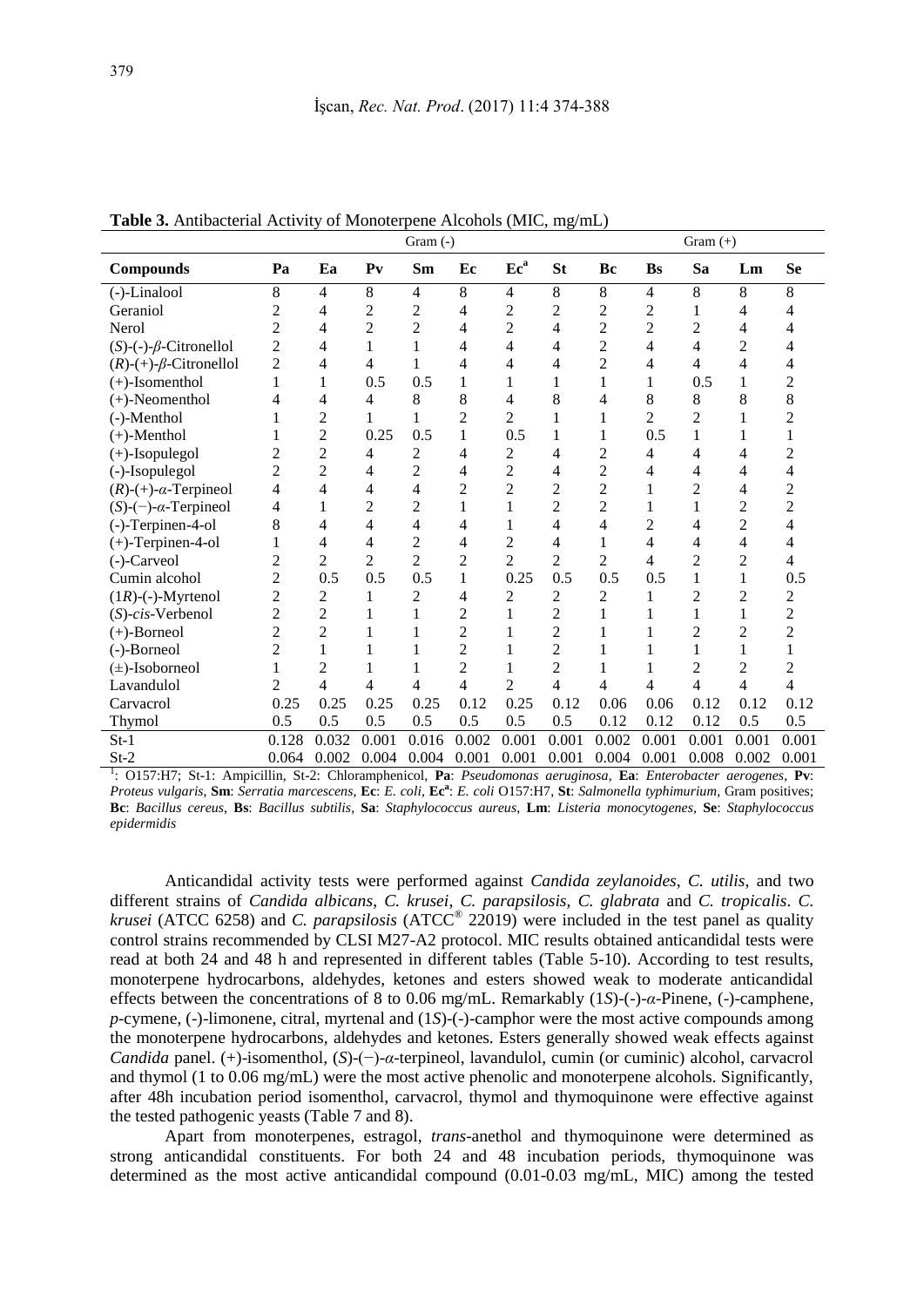constituents. Minus isomers (-) of limonene, *α*-pinene, camphene, *β*-citronellol, *α*-terpineol, menthol, menthone, pulegone, camphor and carvone clearly exhibited stronger anticandidal effects than their plus isomers. On the contrary, plus isomers  $(+)$  of the *β*-pinene, terpinen-4-ol and citronellal were found as more active isomers against the pathogens studied. In a previous study, (+)-*β*-pinene was found more toxic to *Candida albicans* cells than its minus isomer similar to our results [47]. Generally, tested compounds demonstrated better inhibitory effects on *Candida* strains than the bacteria strains.

|                                                    |                |                |                | Gram $(-)$     |                |                 | Gram $(+)$     |                |                |                |                |                |  |
|----------------------------------------------------|----------------|----------------|----------------|----------------|----------------|-----------------|----------------|----------------|----------------|----------------|----------------|----------------|--|
| <b>Compounds</b>                                   | Pa             | Ea             | P <sub>V</sub> | Sm             | Ec             | Ec <sup>a</sup> | <b>St</b>      | Bc             | <b>Bs</b>      | Sa             | Lm             | <b>Se</b>      |  |
| <b>Aldehydes and Ketones</b>                       |                |                |                |                |                |                 |                |                |                |                |                |                |  |
| $(R)-(+)$ -Citronellal                             | $\overline{4}$ | 16             | 4              | 4              | 16             | 8               | 4              | 4              | 0.25           | 4              | $\overline{c}$ | 4              |  |
| $(S)$ -(-)-Citronellal                             | 4              | 16             | $\overline{4}$ | 4              | 16             | 8               | 4              | 4              | 1              | 4              | $\overline{c}$ | $\overline{c}$ |  |
| $(1R)$ -(-)-Myrtenal                               | 4              | 16             | $\mathbf{1}$   | 4              | 16             | 8               | 8              | $\mathbf{1}$   | 0.5            | 4              | 1              | $\overline{c}$ |  |
| Citral                                             | 4              | 4              | 1              | 4              | $\overline{4}$ | 8               | 8              | 1              | 0.5            | 2              | 1              | $\overline{2}$ |  |
| Cuminaldehyde                                      | 4              | 4              | 4              | 4              | 16             | 8               | $\overline{4}$ | 4              | $\overline{c}$ | 4              | $\overline{c}$ | $\overline{c}$ |  |
| (-)-Menthone                                       | 4              | 8              | 4              | 4              | 8              | 4               | 16             | 4              | 4              | $\overline{c}$ | 8              | 8              |  |
| $(+)$ -Menthone                                    | 4              | 16             | 4              | 4              | 8              | 4               | 16             | 8              | $\overline{4}$ | 4              | 8              | 8              |  |
| $(R)-(+)$ -Pulegone                                | 4              | 16             | 4              | 4              | 8              | 4               | 8              | $\overline{c}$ | $\overline{4}$ | $\overline{c}$ | 4              | 4              |  |
| $(S)$ - $(-)$ -Pulegone                            | 4              | 16             | 4              | 4              | 8              | 4               | 8              | 4              | $\overline{4}$ | $\overline{c}$ | 4              | 4              |  |
| $(R)$ -(-)-Carvone                                 | $\overline{2}$ | 8              | 4              | $\overline{c}$ | 8              | 4               | 8              | 4              | 4              | $\overline{2}$ | 4              | 8              |  |
| $(S)-(+)$ -Carvone                                 | 4              | 16             | 16             | 4              | 8              | 4               | 8              | 8              | $\overline{4}$ | 4              | $\overline{4}$ | 8              |  |
| $(1S)$ -(-)-Verbenone                              | $\overline{c}$ | $\overline{c}$ | $\overline{c}$ | 1              | $\mathbf{1}$   | 1               | 1              | 0.5            | $\overline{4}$ | 1              | 1              | $\overline{c}$ |  |
| $(\pm)$ Camphor                                    | $\overline{2}$ | $\overline{c}$ | $\overline{c}$ | 2              | $\overline{c}$ | $\overline{c}$  | 8              | $\overline{c}$ | 2              | 8              | $\overline{c}$ | 4              |  |
| $(1R)-(+)$ -Camphor                                | $\overline{c}$ | $\overline{c}$ | $\overline{c}$ | $\overline{c}$ | $\overline{c}$ | $\overline{c}$  | 8              | $\overline{4}$ | $\overline{c}$ | 8              | $\overline{c}$ | $\overline{4}$ |  |
| $(1S)$ -(-)-Camphor                                | $\overline{2}$ | $\overline{2}$ | $\overline{2}$ | $\mathbf{1}$   | $\overline{2}$ | $\overline{2}$  | 8              | 4              | $\overline{2}$ | 8              | $\overline{2}$ | 4              |  |
| <b>Esters</b>                                      |                |                |                |                |                |                 |                |                |                |                |                |                |  |
| Geranyl acetate                                    | 16             | 16             | 4              | 4              | 16             | 4               | 4              | 4              | $\overline{4}$ | 4              | 8              | 8              |  |
| l-Menthyl acetate                                  | 16             | 16             | 4              | 4              | 8              | 4               | 4              | 4              | 4              | 4              | 4              | 8              |  |
| (-)-Bornyl acetate                                 | 2              | 16             | 4              | 4              | 8              | 4               | 4              | 8              | 8              | 4              | 8              | 8              |  |
| $(+)$ -Bornyl acetate                              | 16             | 16             | 4              | 4              | 8              | 4               | 8              | $\overline{4}$ | 8              | 4              | 4              | 8              |  |
| Isobornyl acetate                                  | 8              | 16             | 4              | 8              | 8              | 4               | $\overline{4}$ | 8              | 4              | 4              | 8              | 8              |  |
| Linalyl acetate                                    | 4              | 16             | 4              | 4              | 8              | 4               | 16             | $\overline{4}$ | 4              | 4              | 8              | 8              |  |
| Phenylpropanoids and other oxygenated monoterpenes |                |                |                |                |                |                 |                |                |                |                |                |                |  |
| Estragol                                           | 2              | 2              | 4              | 2              | 2              | 4               | 4              | 4              | $\overline{c}$ | 4              | $\overline{c}$ | $\overline{c}$ |  |
| trans-Anethol                                      | 4              | 4              | 2              | 4              | $\overline{c}$ | 4               | 4              | 4              | 8              | 4              | 4              | $\overline{c}$ |  |
| Eugenol                                            | 4              | 4              | $\overline{2}$ | $\overline{2}$ | $\overline{2}$ | $\overline{2}$  | 4              | $\mathbf{1}$   | 0.5            | 4              | $\overline{2}$ | 4              |  |
| 1,8-cineole                                        | $\overline{2}$ | 1              | 1              | $\overline{2}$ | $\overline{2}$ | $\overline{c}$  | 1              | 1              | $\overline{c}$ | 1              | 8              | $\overline{2}$ |  |
| Thymoquinone                                       | 1              | 1              | 0.03           | $\mathbf{1}$   | 0.5            | 1               | 1              | 0.03           | 0.06           | 0.03           | 0.06           | 0.03           |  |
| $St-1$                                             | 0.128          | 0.032          | 0.001          | 0.016          | 0.002          | 0.001           | 0.001          | 0.002          | 0.001          | 0.001          | 0.001          | 0.001          |  |
| $St-2$                                             | 0.064 0.002    |                | 0.004          | 0.004          | 0.001          | 0.001           | 0.001          | 0.004          | 0.001          | 0.008          | 0.002          | 0.001          |  |

**Table 4.** Antibacterial Activity of Aldehydes, Ketones, Esters and others (MIC, mg/mL)

<sup>1</sup>: O157:H7; St-1: Ampicillin, St-2: Chloramphenicol

Antifungal action mechanisms of essential oils and their constituents are generally explained by membrane damage or disruption of its integrity, increasing permeability, inhibition of ergosterol synthesis or binding to ergosterol on the membrane and ROS production by acting on mitochondria [26, 48-50]. Our previous electron microscopy study has revealed the extensive cell wall and cytoplasmic membrane damage after exposure to thymoquinone that is major component of the black cumin seed essential oil [51]. Most of the antifungal activity in those essential oil is attributed to oxygenated monoterpenes especially alcohols and phenols, some monoterpene hydrocarbons and phenylpropanoids. So many studies reported that the interactions between these constituents in essential oils resulting synergistic, antagonistic or additive effects [25].

The mechanism of action of monoterpenes is not fully understood but it is generally accepted that the microorganisms are inhibited by essential oils due to their effects on membrane integrity and functions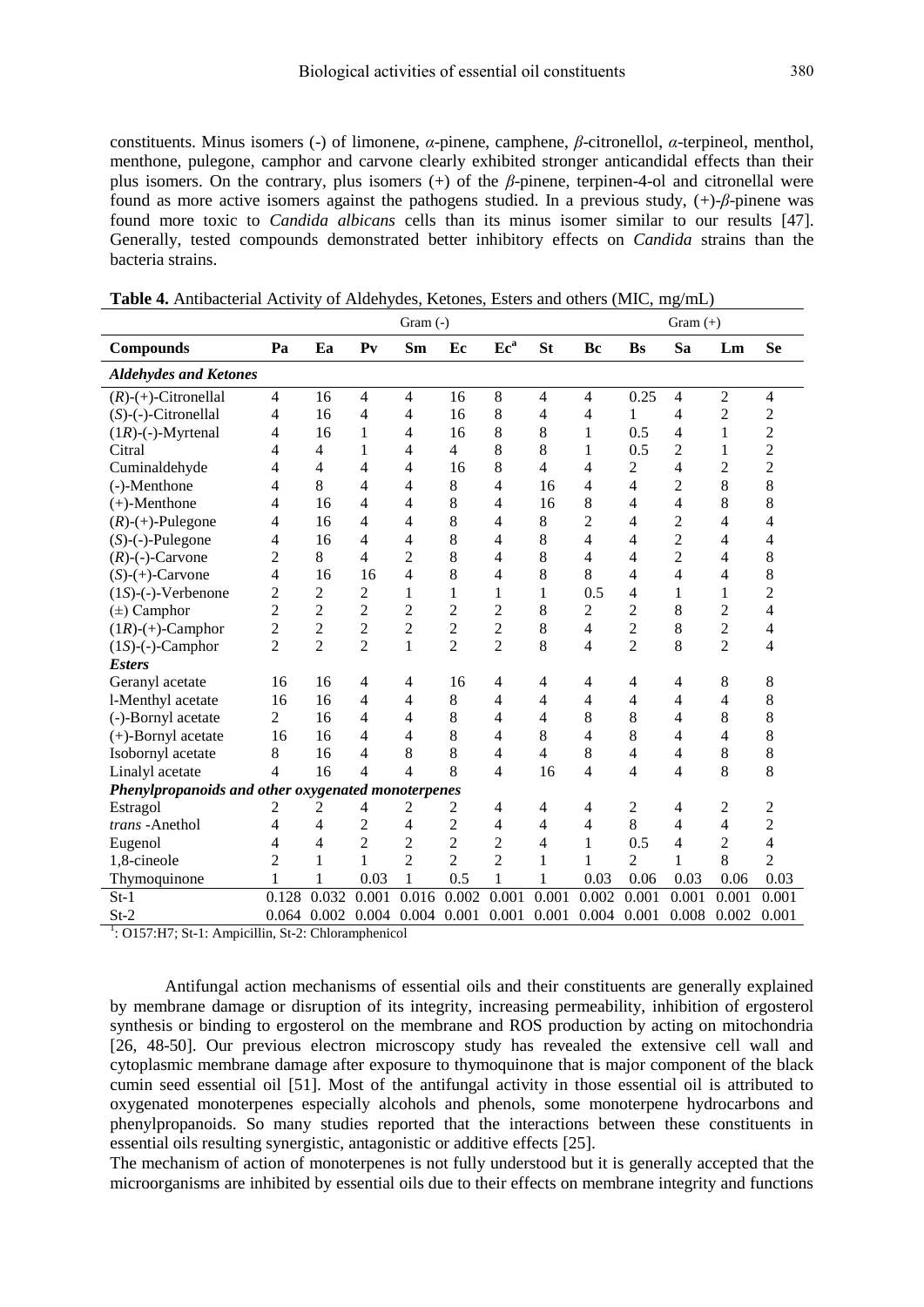[18]. Hydrophobic constituents of the essential oils restrict the cell diffusion, respiratory, biofilm formation and quorum sensing especially in several concentrations (5% to 0.0025% v/v). It has been reported that a 0.5% concentration of tea-tree oil completely inhibited the respiration of *E. coli*.

| <b>Compounds</b>                  | Ca <sup>a</sup>    | Ca <sup>b</sup>    | <b>Cu</b>           | $Ck^a$              | $Ck^b$                                                  | Cz                 | $\mathbf{Cp}^a$    | $\mathbf{Cp}^{\mathrm{b}}$ | Cg <sup>a</sup>                       | $Cg^b$                               | $Ct^a$             | $Ct^b$             |
|-----------------------------------|--------------------|--------------------|---------------------|---------------------|---------------------------------------------------------|--------------------|--------------------|----------------------------|---------------------------------------|--------------------------------------|--------------------|--------------------|
| $p$ -Cymene                       | 0.25               | 0.25               | 0.12                | 0.12                | 0.12                                                    | 0.5                | 0.5                | 0.25                       | 0.25                                  | 0.25                                 | 0.25               | 0.06               |
| Ocimene                           | 4                  | 4                  | 4                   | 4                   | 4                                                       | 2                  | 4                  | 4                          | 4                                     | 8                                    | 8                  |                    |
| Myrcene                           | 2                  | $\overline{2}$     | 0.5                 |                     |                                                         | 0.5                |                    | 4                          |                                       | $\mathfrak{D}$                       | 4                  | 0.25               |
| $(R)-(+)$ -Limonene               | $\mathfrak{D}$     |                    | 0.25                | 0.25                | 0.25                                                    | 0.5                | 2                  |                            | 0.5                                   |                                      |                    | 0.5                |
| $(S)$ - $(-)$ -Limonene           | 1                  |                    | 0.12                | 0.12                | 0.25                                                    | 0.5                | 0.5                | 0.5                        | 0.25                                  | 0.5                                  | 0.5                | 0.12               |
| Terpinolene                       | 4                  | 4                  |                     | 4                   | 2                                                       | 4                  | 2                  | 4                          | 4                                     | 4                                    | 4                  |                    |
| $\gamma$ -Terpinene               |                    | 4                  | 2                   | 4                   | 4                                                       | 4                  | 8                  | 8                          | 8                                     | 8                                    | 8                  |                    |
| $(+)$ -3-Carene                   | 2                  | $\overline{2}$     | 0.12                | 0.5                 | 0.5                                                     |                    | 0.5                |                            |                                       |                                      | 2                  | 0.25               |
| Sabinene                          | 4                  | 8                  | 2                   | 2                   | 4                                                       | 4                  | 4                  | 8                          | 4                                     | 4                                    | 8                  | 0.25               |
| $(1R)$ - $(+)$ - $\alpha$ -Pinene | 0.5                |                    | 0.12                | 0.25                | 0.5                                                     | 0.5                | 0.5                | 0.5                        | 0.5                                   |                                      |                    | 0.12               |
| $(1S)$ -(-)- $\alpha$ -Pinene     | 0.5                |                    | 0.12                | 0.25                | 0.5                                                     | 0.5                | 0.5                | 0.5                        | 0.25                                  | 0.5                                  | 0.5                | 0.12               |
| $(+)$ - $\beta$ -Pinene           |                    |                    | 0.25                | 0.25                | 0.25                                                    | 0.5                | 0.5                |                            | 0.5                                   |                                      | 0.5                | 0.06               |
| $(-)-\beta$ -Pinene               | 2                  | 4                  | 0.5                 |                     | 2                                                       |                    | 2                  | 2                          | 2                                     |                                      | 4                  | 0.12               |
| $(+)$ -Camphene                   |                    | $\mathfrak{D}$     |                     |                     | $\mathfrak{D}$                                          |                    |                    | $\overline{\mathcal{L}}$   | $\mathfrak{D}$                        | $\mathfrak{D}$                       | 4                  | 0.5                |
| $(-)$ -Camphene                   | 0.5                |                    | 0.5                 | 0.5                 | 0.12                                                    | 0.12               | 0.5                | 0.5                        | 0.25                                  | 0.5                                  | 2                  | 0.12               |
| $\alpha$ -Pinene                  |                    | 4                  | 0.12                | 0.5                 | 0.5                                                     |                    | 2                  |                            |                                       |                                      | 4                  | 0.06               |
| $\alpha$ -Phellandrene            | 4                  |                    | 2                   | 2                   | 2                                                       | $\mathfrak{D}$     |                    |                            | 2                                     | 4                                    | 4                  | 0.25               |
| $St-3$                            | $5 \times 10^{-4}$ | $1 \times 10^{-3}$ | $25 \times 10^{-5}$ | $0,5\times10^{-3}$  | $1 \times 10^{-3}$                                      | $5 \times 10^{-4}$ | $1 \times 10^{-3}$ | $5 \times 10^{-4}$         | $1 \times 10^{-3}$                    | $1 \times 10^{-3}$                   | $1 \times 10^{-3}$ | $1 \times 10^{-3}$ |
| $St-4$                            | $6 \times 10^{-5}$ | $6 \times 10^{-5}$ | $6 \times 10^{-5}$  | $25 \times 10^{-5}$ | $25\times10^{-5}$ 6×10 <sup>-5</sup> 6×10 <sup>-5</sup> |                    |                    |                            | $6 \times 10^{-5}$ $6 \times 10^{-5}$ | $12\times10^{-5}$ 6×10 <sup>-5</sup> |                    | $6 \times 10^{-5}$ |

**Table 5.** Anticandidal Activity Results of Monoterpene Hydrocarbons (**24h**, MIC, mg/mL)

St-3: Amphotericin-B, St-4: Ketoconazole, **Ca<sup>a</sup>** :*Candida albicans* ATCC 10231, **Ca<sup>b</sup>** : *Candida albicans* ATCC 24433, **Cu**: *Candida utilis* NRRL Y-900, **Ck<sup>a</sup>** : *Candida krusei* NRRL Y-7179, **Ck<sup>b</sup>** : *Candida krusei* ATCC 6258, **Cz**: *Candida zeylanoides* NRRL Y-1774, **Cg<sup>a</sup>** : *Candida glabrata* ATCC 2001, **Cg<sup>b</sup>** : *Candida glabrata* ATCC 66032, **Ct<sup>a</sup>** : *Candida tropicalis* ATCC 1369, **Ct<sup>b</sup>** : *Candida tropicalis* ATCC 750, **Cp<sup>a</sup>** : *Candida parapsilosis*; NRRL Y- 12696, **Cp<sup>b</sup>** : *Candida parapsilosis* ATCC 22019

| <b>Table 6.</b> Anticandidal Activity Results of Monoterpene Hydrocarbons (48h, MIC, mg/mL) |
|---------------------------------------------------------------------------------------------|
|---------------------------------------------------------------------------------------------|

| <b>Compounds</b>              | Ca <sup>a</sup>    | Ca <sup>b</sup>    | Cu                       | $Ck^a$             | $Ck^b$             | Cz                 | $\mathbf{Cp}^a$    | $\mathbf{Cp}^{\mathrm{b}}$ | Cg <sup>a</sup>                                                     | $Cg^b$             | $Ct^a$             | $\mathbf{C} \mathbf{t}^{\mathbf{b}}$ |
|-------------------------------|--------------------|--------------------|--------------------------|--------------------|--------------------|--------------------|--------------------|----------------------------|---------------------------------------------------------------------|--------------------|--------------------|--------------------------------------|
| $p$ -Cymene                   | 0.5                | 0.25               | 0.25                     | 0.12               | 0.12               | 2                  |                    | 0.12                       | 0.25                                                                | 0.5                | 0.25               | 0.06                                 |
| Ocimene                       | 8                  | 8                  | 8                        | 4                  | 8                  | 8                  | 8                  | 8                          | 8                                                                   | 8                  | 8                  | 2                                    |
| Myrcene                       |                    |                    |                          | 0.5                | 2                  |                    |                    |                            |                                                                     | 4                  | 4                  | 0.5                                  |
| $(R)-(+)$ -Limonene           | 2                  | 2                  | 0.5                      | 0.25               | 0.25               |                    |                    |                            |                                                                     |                    |                    | 0.5                                  |
| $(S)$ - $(-)$ -Limonene       | 2                  |                    | 0.25                     | 0.25               | 0.25               |                    |                    |                            | 0.5                                                                 | 0.5                |                    | 0.12                                 |
| Terpinolene                   | 8                  | 8                  | 2                        | 8                  | 8                  | 8                  |                    |                            | 4                                                                   | 4                  | 8                  | 2                                    |
| $\nu$ -Terpinene              | 8                  | 8                  | 8                        | 8                  | 8                  | 8                  | 8                  |                            | 8                                                                   | 8                  | 8                  | 2                                    |
| $(+)$ -3-Carene               |                    |                    | 0.25                     | 0.5                |                    | $\mathfrak{D}$     | 0.5                |                            |                                                                     |                    |                    | 0.25                                 |
| Sabinene                      | 8                  |                    | 4                        | 4                  | 8                  |                    | 8                  |                            | 8                                                                   | 8                  | 8                  | 0.5                                  |
| $(1R)-(+)$ - $\alpha$ -Pinene | 0.5                |                    | 0.25                     | 0.5                | 0.5                |                    |                    |                            |                                                                     |                    | 2                  | 0.25                                 |
| $(1S)$ -(-)- $\alpha$ -Pinene | 0.5                |                    | 0.25                     | 0.5                | 0.5                |                    | 0.5                |                            | 0.5                                                                 |                    |                    | 0.25                                 |
| $(+)$ - $\beta$ -Pinene       |                    |                    | 0.5                      | 0.5                | 0.25               |                    |                    |                            |                                                                     |                    |                    | 0.12                                 |
| $(-)-\beta$ -Pinene           |                    |                    |                          | 2                  | 2                  |                    |                    |                            |                                                                     |                    | 8                  | 0.5                                  |
| $(+)$ -Camphene               | $\mathfrak{D}$     | $\overline{c}$     | $\overline{\mathcal{L}}$ | $\mathfrak{D}$     | 4                  | $\mathfrak{D}$     | 4                  |                            | 4                                                                   | $\mathfrak{D}$     |                    | 0.5                                  |
| (-)-Camphene                  |                    | $\overline{c}$     | 0.5                      | 0.5                | 0.25               | 0.25               |                    |                            | 0.5                                                                 |                    | $\overline{c}$     | 0.5                                  |
| $\alpha$ -Pinene              | $\mathfrak{D}$     | 4                  | 0.25                     | 0.5                |                    | 2                  |                    |                            | $\overline{c}$                                                      | $\overline{c}$     | 8                  | 0.12                                 |
| $\alpha$ -Phellandrene        | 8                  | 2                  | 2                        | 2                  | 2                  | 2                  |                    | 8                          | 4                                                                   | 8                  | 8                  | 0.5                                  |
| $St-3$                        | $5 \times 10^{-4}$ | $2 \times 10^{-3}$ | $5\times10^{-4}$         | $1 \times 10^{-3}$ | $2 \times 10^{-3}$ | $1 \times 10^{-3}$ | $1 \times 10^{-3}$ |                            | $1 \times 10^{-3}$ 2×10 <sup>-3</sup>                               | $2 \times 10^{-3}$ | $2 \times 10^{-3}$ | $2 \times 10^{-3}$                   |
| $St-4$                        | $6 \times 10^{-5}$ | $12\times10^{-5}$  | $25 \times 10^{-5}$      | $5 \times 10^{-4}$ | $5 \times 10^{-4}$ | $6 \times 10^{-5}$ | $12\times10^{-5}$  |                            | $6\times10^{-5}$ $6\times10^{-5}$ $5\times10^{-4}$ $6\times10^{-5}$ |                    |                    | $6 \times 10^{-5}$                   |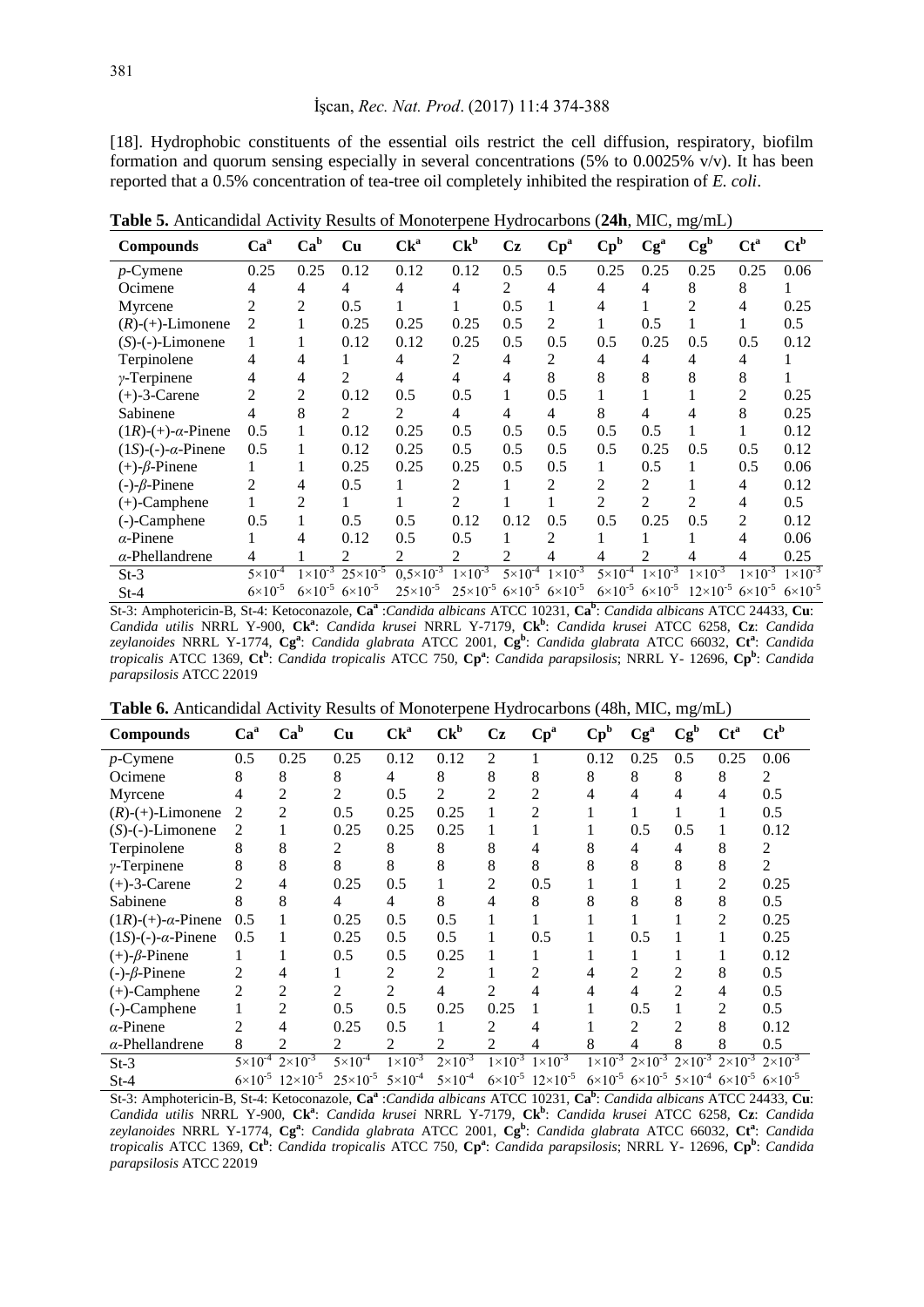Generally, essential oils act in a short time period and can be lethal for microorganisms in higher doses while display nonlethal effects and need more time to acting in lower doses. Some of the constituents such as carvacrol, thymol, *p*-cymene, 1,8-cineole, terpinene-4-ol and α-terpinene were reported as membrane fluidity increasing agents. These constituents act in minutes (15 to 30 min) and increase the fluidity, which is cause leakage of potassium and sodium ions flow through the membrane [24].

Furthermore essential oils affect the solubility and intake of trace ions around the cell. As a result of this, availability of the trace elements, such as iron, are reduced and inhibited the growth of the cells.

This study reports effectiveness of the essential oil components as a pure molecule against several clinical and foodborne pathogens.

| Compounds                | Ca <sup>a</sup>                                    | Ca <sup>b</sup> | Cu             | $Ck^a$                                                                                                  | $Ck^b$         | Cz             | $Cp^a$                                                   | $\mathbf{Cp}^{\mathrm{b}}$ | Cg <sup>a</sup>    | $Cg^b$                               | $Ct^a$             | $\mathbf{C} \mathbf{t}^{\mathbf{b}}$ |
|--------------------------|----------------------------------------------------|-----------------|----------------|---------------------------------------------------------------------------------------------------------|----------------|----------------|----------------------------------------------------------|----------------------------|--------------------|--------------------------------------|--------------------|--------------------------------------|
| $(-)$ -Linalool          | 0.5                                                | 1               | 1              | $\overline{2}$                                                                                          | $\mathbf{2}$   | $\overline{2}$ | 1                                                        | 2                          | $\overline{c}$     | $\mathfrak{2}$                       | $\overline{2}$     | $\overline{c}$                       |
| Geraniol                 | 0.06                                               | 0.5             | 0.25           | 1                                                                                                       | 1              | 1              | 0.5                                                      | 0.5                        | 1                  | 1                                    | 1                  | 1                                    |
| Nerol                    | 0.12                                               | 1               | 0.25           | 1                                                                                                       | 1              | 1              | 1                                                        | 1                          | 1                  | 1                                    | 1                  | 1                                    |
| $(S)$ -(-)- $\beta$ -    | 0.06                                               | 1               | 1              | 1                                                                                                       | 1              | 0.5            | $\mathbf{1}$                                             | 1                          | $\overline{2}$     | $\overline{2}$                       | $\mathbf{1}$       | 0.5                                  |
| Citronellol              |                                                    |                 |                |                                                                                                         |                |                |                                                          |                            |                    |                                      |                    |                                      |
| $(R)-(+)$ - $\beta$ -    | 0.12                                               | 1               | 1              | $\overline{2}$                                                                                          | $\mathbf{1}$   | $\mathbf{1}$   | $\overline{2}$                                           | 1                          | $\overline{c}$     | $\overline{2}$                       | $\overline{2}$     | $\overline{2}$                       |
| Citronellol              |                                                    |                 |                |                                                                                                         |                |                |                                                          |                            |                    |                                      |                    |                                      |
| $(+)$ -Isomenthol        | 0.12                                               | 0.12            | 0.12           | 0.12                                                                                                    | 0.12           | 0.25           | 0.25                                                     | 0.12                       | 0.25               | 1                                    | 0.5                | 0.25                                 |
| $(+)$ -Neomenthol        | 0.5                                                | 2               | $\overline{2}$ | 1                                                                                                       | $\overline{2}$ | $\overline{c}$ | 1                                                        | 2                          | $\overline{c}$     | $\overline{c}$                       | 2                  | $\overline{c}$                       |
| (-)-Menthol              | 0.5                                                | 0.5             | 0.25           | 0.5                                                                                                     | 0.5            | 0.5            | 0.5                                                      | $\mathbf{1}$               | 1                  | 1                                    | 1                  | 1                                    |
| $(+)$ -Menthol           | 0.5                                                | 1               | 0.5            | 0.5                                                                                                     | 1              | 1              | 0.5                                                      | 1                          | 1                  | 1                                    | 1                  | 1                                    |
| $(+)$ -Isopulegol        | 0.5                                                | 1               | 0.25           | 0.5                                                                                                     | 0.5            | 1              | 0.5                                                      | 0.5                        | $\mathbf{1}$       | 1                                    | 1                  | 1                                    |
| (-)-Isopulegol           | 0.5                                                | $\mathbf{1}$    | 0.25           | 0.5                                                                                                     | 0.5            | 1              | 0.5                                                      | 0.5                        | 1                  | 1                                    | 1                  | 1                                    |
| $(R)-(+)$ - $\alpha$ -   | 0.25                                               | 1               | 0.25           | 0.5                                                                                                     | 1              | 0.5            | 0.5                                                      | 0.5                        | 0.5                | $\mathbf{1}$                         | $\overline{2}$     | 0.25                                 |
| Terpineol                |                                                    |                 |                |                                                                                                         |                |                |                                                          |                            |                    |                                      |                    |                                      |
| $(S)-(-)$ - $\alpha$ -   | 0.5                                                | 1               | 0.25           | 0.5                                                                                                     | 0.5            | $\mathbf{1}$   | 0.25                                                     | 0.5                        | 0.12               | $\mathbf{1}$                         | $\mathbf{1}$       | 0.12                                 |
| Terpineol                |                                                    |                 |                |                                                                                                         |                |                |                                                          |                            |                    |                                      |                    |                                      |
| (-)-Terpinen-4-ol        | 0.5                                                | $\overline{2}$  | 0.5            | 1                                                                                                       | $\mathbf{1}$   | 1              | 1                                                        | 1                          | 1                  | $\overline{2}$                       | $\overline{2}$     | 1                                    |
| $(+)$ -Terpinen-4-ol     | 0.5                                                | 1               | 0.25           | 1                                                                                                       | 1              | 0.5            | 0.5                                                      | 1                          | 0.5                | 0.5                                  | 1                  | 0.12                                 |
| (-)-Carveol              | 0.12                                               | 0.5             | 0.25           | 0.5                                                                                                     | 0.5            | 0.5            | 0.5                                                      | 0.5                        | 0.5                | 1                                    | 0.5                | 1                                    |
| Cumic alcohol            | 0.06                                               | 0.5             | 0.25           | 0.5                                                                                                     | 0.5            | 0.25           | 0.25                                                     | 0.25                       | 0.5                | 1                                    | 0.5                | 0.5                                  |
| $(1R)$ - $(-)$ -Myrtenol | 0.25                                               | 0.25            | 0.5            | 1                                                                                                       | 1              | 0.5            | 0.5                                                      | 1                          | 1                  | 1                                    | 1                  | 0.5                                  |
| $(S)$ -cis-Verbenol      | 1                                                  | 0.25            | 0.5            | 0.5                                                                                                     | 1              | 0.5            | 0.5                                                      | 1                          | 0.5                | 1                                    | 1                  | 1                                    |
| $(+)$ -Borneol           | 1                                                  | 0.5             | 0.5            | 0.5                                                                                                     | 0.5            | $\mathbf{1}$   | 0.5                                                      | 1                          | 0.5                | 1                                    | 1                  | $\mathbf{1}$                         |
| $(-)$ -Borneol           | 1                                                  | 0.5             | 0.5            | 0.5                                                                                                     | 0.5            | 1              | 1                                                        | 1                          | 0.5                | 1                                    | 1                  | 1                                    |
| $(\pm)$ -Isoborneol      | 1                                                  | 1               | 0.5            | 0.5                                                                                                     | 0.5            | 1              | 1                                                        | 1                          | 1                  | 1                                    | 1                  | $\overline{2}$                       |
| Lavandulol               | 0.5                                                | 1               | 0.25           | 0.5                                                                                                     | 0.5            | 0.12           | 0.25                                                     | 0.5                        | 0.5                | 1                                    | 0.5                | 0.25                                 |
| Carvacrol                | 0.12                                               | 0.25            | 0.06           | 0.12                                                                                                    | 0.12           | 0.12           | 0.06                                                     | 0.06                       | 0.12               | 0.25                                 | 0.12               | 0.25                                 |
| Thymol                   | 0.06                                               | 0.25            | 0.12           | 0.12                                                                                                    | 0.25           | 0.12           | 0.25                                                     | 0.12                       | 0.25               | 0.25                                 | 0.25               | 0.5                                  |
| $St-3$                   |                                                    |                 |                | $5\times10^{-4}$ 1×10 <sup>-3</sup> 25×10 <sup>-5</sup> 0.5×10 <sup>-3</sup> 1×10 <sup>-3</sup>         |                |                | $5 \times 10^{-4}$ 1×10 <sup>-3</sup> 5×10 <sup>-4</sup> |                            | $1 \times 10^{-3}$ | $1 \times 10^{-3}$                   | $1 \times 10^{-3}$ | $1 \times 10^{-3}$                   |
| $St-4$                   | $6\times10^{-5}$ $6\times10^{-5}$ $6\times10^{-5}$ |                 |                | $25\times10^{-5}$ $25\times10^{-5}$ $6\times10^{-5}$ $6\times10^{-5}$ $6\times10^{-5}$ $6\times10^{-5}$ |                |                |                                                          |                            |                    | $12\times10^{-5}$ 6×10 <sup>-5</sup> |                    | $6 \times 10^{-5}$                   |

**Table 7.** Anticandidal Activity Results of the Monoterpene Alcohols (24h, MIC, mg/mL)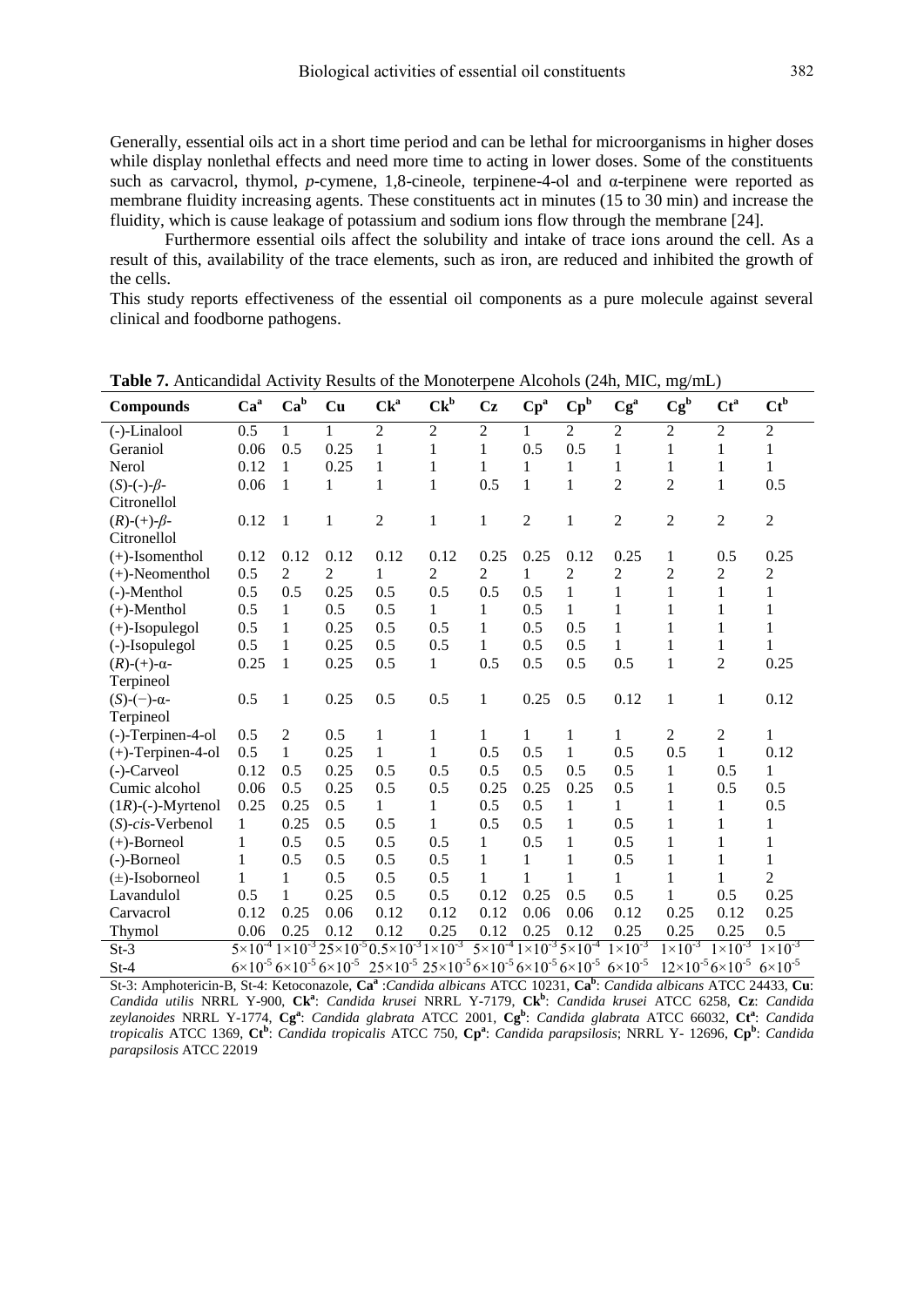| <b>Labre 0.</b> Thirding the term of the monoterpene Theonois (Foll, MIC, $\lim_{\epsilon \to 0}$ |                    |                     |                     |                    |                                       |                  |                                                                                                                         |                            |                          |                |                |                                                                     |
|---------------------------------------------------------------------------------------------------|--------------------|---------------------|---------------------|--------------------|---------------------------------------|------------------|-------------------------------------------------------------------------------------------------------------------------|----------------------------|--------------------------|----------------|----------------|---------------------------------------------------------------------|
| Compounds                                                                                         | Ca <sup>a</sup>    | $Ca^b$              | Cu                  | $Ck^a$             | $Ck^b$                                | Cz               | $Cp^a$                                                                                                                  | $\mathbf{Cp}^{\mathrm{b}}$ | Cg <sup>a</sup>          | $Cg^b$         | $Ct^a$         | $Ct^b$                                                              |
| (-)-Linalool                                                                                      | 0.5                | 1                   | 1                   | $\overline{2}$     | $\overline{4}$                        | $\overline{2}$   | $\overline{2}$                                                                                                          | 4                          | $\overline{2}$           | 4              | 4              | $\overline{2}$                                                      |
| Geraniol                                                                                          | 0.06               | 0.5                 | 0.5                 | 2                  | $\overline{2}$                        |                  | 1                                                                                                                       |                            | $\overline{c}$           | $\overline{2}$ | 2              |                                                                     |
| Nerol                                                                                             | 0.25               | 1                   | 0.5                 | 2                  | $\overline{c}$                        |                  | $\overline{2}$                                                                                                          | $\overline{c}$             | $\overline{2}$           | $\overline{2}$ | 1              |                                                                     |
| $(S)$ -(-)- $\beta$ -Citronellol                                                                  | 0.06               | 1                   | 2                   | $\overline{c}$     | $\overline{c}$                        |                  | 1                                                                                                                       | $\overline{2}$             | $\overline{c}$           | $\overline{c}$ | $\overline{c}$ | 0.5                                                                 |
| $(R)-(+)$ - $\beta$ -Citronellol                                                                  | 0.12               | 1                   | 2                   | $\overline{c}$     | $\overline{2}$                        |                  | 4                                                                                                                       | $\overline{c}$             | 4                        | $\overline{2}$ | 4              | $\overline{2}$                                                      |
| $(+)$ -Isomenthol                                                                                 | 0.12               | 0.12                | 0.25                | 0.25               | 0.25                                  | 0.5              | 0.5                                                                                                                     | 0.25                       | 0.5                      | 0.5            | 0.5            | 0.25                                                                |
| $(+)$ -Neomenthol                                                                                 | 0.5                | $\overline{2}$      | $\overline{2}$      | 2                  | 4                                     | 2                |                                                                                                                         | 2                          | $\overline{c}$           | 2              | 4              | 2                                                                   |
| (-)-Menthol                                                                                       | 0.5                |                     |                     |                    |                                       |                  |                                                                                                                         |                            | $\overline{2}$           | $\overline{2}$ |                |                                                                     |
| $(+)$ -Menthol                                                                                    | 0.5                | 1                   |                     |                    |                                       | $\overline{c}$   |                                                                                                                         |                            | $\overline{2}$           | $\overline{2}$ |                |                                                                     |
| $(+)$ -Isopulegol                                                                                 | 1                  | $\overline{c}$      | 0.5                 |                    |                                       |                  |                                                                                                                         |                            | $\overline{2}$           | $\overline{2}$ |                |                                                                     |
| (-)-Isopulegol                                                                                    | 2                  | $\overline{c}$      |                     |                    |                                       |                  |                                                                                                                         |                            | $\overline{c}$           |                | 2              |                                                                     |
| $(R)-(+)$ - $\alpha$ -Terpineol                                                                   | 0.25               |                     | 0.25                | 0.5                | $\overline{2}$                        | 0.5              | 1                                                                                                                       |                            |                          | $\overline{2}$ | $\overline{2}$ | 0.25                                                                |
| $(S)-(-)-\alpha$ -Terpineol                                                                       | 0.5                |                     | 0.5                 | 1                  | 1                                     | 0.25             | 0.5                                                                                                                     |                            |                          | 2              | $\overline{c}$ | 0.12                                                                |
| (-)-Terpinen-4-ol                                                                                 | 0.5                | 2                   |                     | $\overline{c}$     | $\overline{c}$                        |                  | 2                                                                                                                       |                            | $\overline{2}$           | $\overline{2}$ | $\overline{2}$ |                                                                     |
| $(+)$ -Terpinen-4-ol                                                                              | 0.5                | 1                   | 0.5                 | $\overline{c}$     | $\overline{2}$                        |                  |                                                                                                                         |                            | $\overline{2}$           | $\overline{2}$ | $\overline{2}$ | 0.5                                                                 |
| (-)-Carveol                                                                                       | 0.25               | 0.5                 | 0.5                 | 1                  | 1                                     | 0.5              | 0.5                                                                                                                     | 1                          |                          |                | 1              |                                                                     |
| Cumin alcohol                                                                                     | 0.06               | 1                   | 0.5                 | 0.5                | 1                                     | 0.5              | 0.5                                                                                                                     | 0.5                        |                          |                |                | 0.5                                                                 |
| $(1R)$ -(-)-Myrtenol                                                                              | 0.5                | 0.5                 |                     |                    | $\overline{2}$                        | 0.5              |                                                                                                                         | 2                          |                          |                |                | 0.5                                                                 |
| $(S)$ -cis-Verbenol                                                                               | 1                  | 0.5                 | 0.5                 |                    | 1                                     |                  |                                                                                                                         |                            |                          |                |                |                                                                     |
| $(+)$ -Borneol                                                                                    |                    | 0.5                 | 1                   |                    |                                       |                  |                                                                                                                         | 2                          |                          |                |                |                                                                     |
| (-)-Borneol                                                                                       |                    | 0.5                 | 1                   |                    |                                       |                  |                                                                                                                         | $\overline{2}$             |                          |                | 1              |                                                                     |
| $(\pm)$ -Isoborneol                                                                               | 2                  | 2                   |                     |                    |                                       |                  | $\overline{2}$                                                                                                          | $\overline{2}$             | $\overline{c}$           |                | 1              | 2                                                                   |
| Lavandulol                                                                                        | 0.5                |                     |                     |                    | $\overline{c}$                        | 0.5              | 0.5                                                                                                                     |                            | $\overline{\mathcal{L}}$ | $\overline{2}$ | $\overline{2}$ | 0.25                                                                |
| Carvacrol                                                                                         | 0.25               | 0.25                | 0.25                | 0.25               | 0.25                                  | 0.12             | 0.12                                                                                                                    | 0.12                       | 0.25                     | 0.25           | 0.25           | 0.25                                                                |
| Thymol                                                                                            | 0.25               | 0.5                 | 0.25                | 0.5                | 0.5                                   | 0.25             | 0.25                                                                                                                    | 0.25                       | 0.5                      | 0.25           | 0.5            | 0.5                                                                 |
| $St-3$                                                                                            | $5 \times 10^{-4}$ | $2 \times 10^{-3}$  | $5 \times 10^{-4}$  | $1 \times 10^{-3}$ | $2 \times 10^{-3}$                    | $1\times10^{-3}$ | $1 \times 10^{-3}$                                                                                                      | $1 \times 10^{-3}$         |                          |                |                | $2\times10^{-3}$ $2\times10^{-3}$ $2\times10^{-3}$ $2\times10^{-3}$ |
| $St-4$                                                                                            | $6\times10^{-5}$   | $12 \times 10^{-5}$ | $25 \times 10^{-5}$ |                    | $5 \times 10^{-4}$ $5 \times 10^{-4}$ |                  | $6\times10^{-5}$ $12\times10^{-5}$ $6\times10^{-5}$ $6\times10^{-5}$ $5\times10^{-4}$ $6\times10^{-5}$ $6\times10^{-5}$ |                            |                          |                |                |                                                                     |

**Table 8.** Anticandidal Activity Results of the Monoterpene Alcohols (48h, MIC, mg/mL)

St-3: Amphotericin-B, St-4: Ketoconazole, **Ca<sup>a</sup>** :*Candida albicans* ATCC 10231, **Ca<sup>b</sup>** : *Candida albicans* ATCC 24433, **Cu**: *Candida utilis* NRRL Y-900, **Ck<sup>a</sup>** : *Candida krusei* NRRL Y-7179, **Ck<sup>b</sup>** : *Candida krusei* ATCC 6258, **Cz**: *Candida zeylanoides* NRRL Y-1774, **Cg<sup>a</sup>** : *Candida glabrata* ATCC 2001, **Cg<sup>b</sup>** : *Candida glabrata* ATCC 66032, **Ct<sup>a</sup>** : *Candida tropicalis* ATCC 1369, **Ct<sup>b</sup>** : *Candida tropicalis* ATCC 750, **Cp<sup>a</sup>** : *Candida parapsilosis*; NRRL Y- 12696, **Cp<sup>b</sup>** : *Candida parapsilosis* ATCC 22019

When safety issues are considered, pure compounds may be gained more importance using practically in pharmaceutical, fragrance and food systems. Due to the toxic effects of some constituents in essential oils, some of them are not considered as safe. Hundreds of publishing studies have shown that essential oils and their single components are more or less effective against several pathogenic bacteria. Furthermore, in many studies reported that the synergism has been observed between a pure essential oil constituent and its precursor and between the well-known antibiotics and pure compounds. In addition to that, efficacy of the essential oils and their constituents may improve by modifying the physical conditions (pH, temperature and oxygen levels). Consequently, by the further studies on the parameters like synergism, modifying conditions etc may provide new findings on their efficacy and practical use.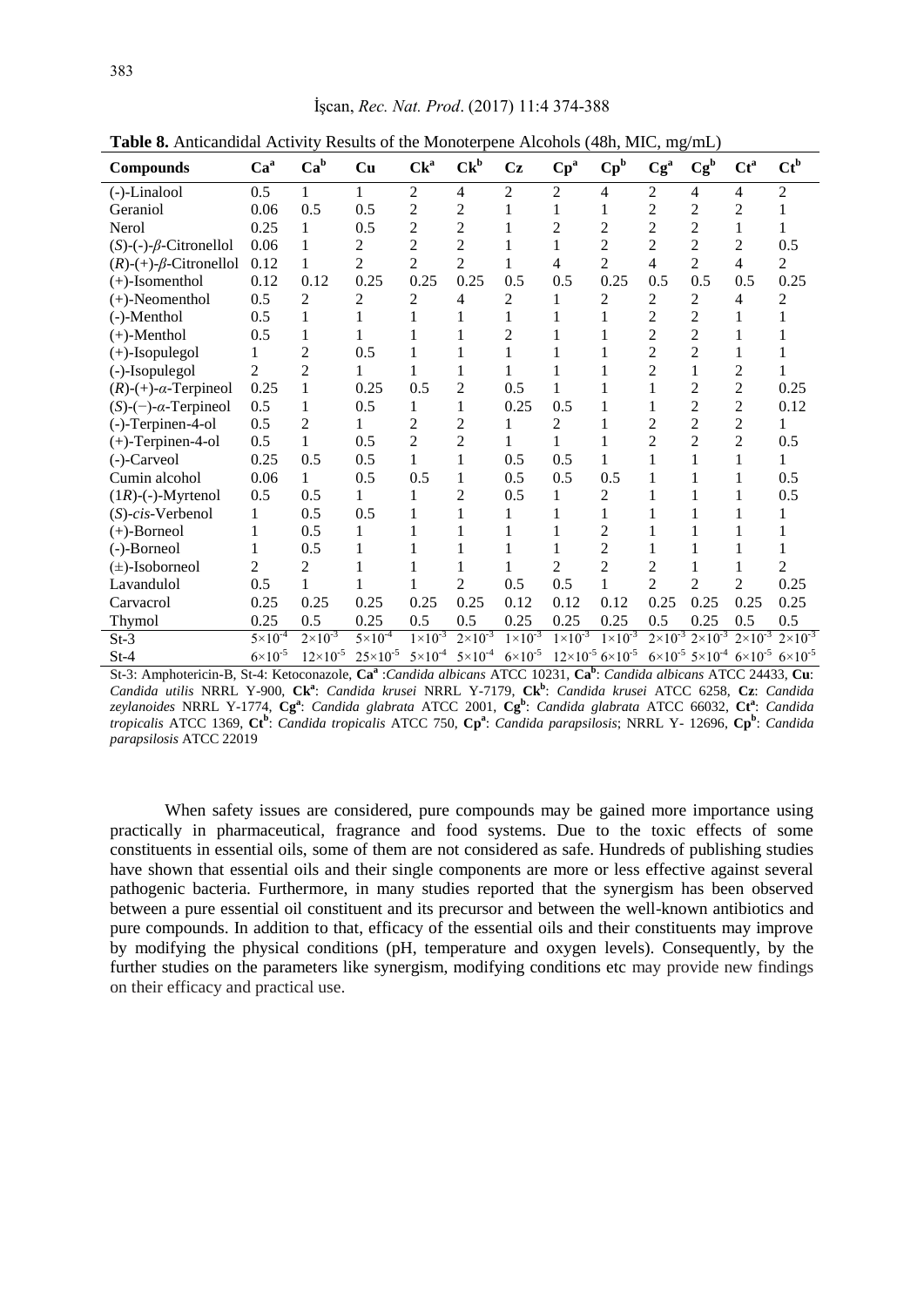| <b>Compounds</b>                                   | Ca <sup>a</sup>    | Ca <sup>b</sup>                                          | Cu                  | $\overline{\text{Ck}^{\text{a}}}$ | Ck <sub>p</sub>    | Cz                 | $\overline{\mathbf{Cp}^{\mathbf{a}}}$ | $\mathbf{Cp}^{\mathbf{b}}$ | Cg <sup>a</sup>    | $Cg^b$                                                                                                                                                  | $\overline{\text{Ct}^{\text{a}}}$ | $\overline{\text{Ct}}^{\text{b}}$ |
|----------------------------------------------------|--------------------|----------------------------------------------------------|---------------------|-----------------------------------|--------------------|--------------------|---------------------------------------|----------------------------|--------------------|---------------------------------------------------------------------------------------------------------------------------------------------------------|-----------------------------------|-----------------------------------|
| <b>Aldehydes and Ketones</b>                       |                    |                                                          |                     |                                   |                    |                    |                                       |                            |                    |                                                                                                                                                         |                                   |                                   |
| $(R)-(+)$ -Citronellal                             | 1                  | $\mathbf{1}$                                             | $\overline{2}$      | 0.5                               | $\mathbf{1}$       | 1                  | 1                                     | 1                          | $\overline{2}$     | $\overline{c}$                                                                                                                                          | $\overline{2}$                    | 1                                 |
| $(S)$ - $(-)$ -Citronellal                         | 0.5                | $\overline{c}$                                           | $\overline{2}$      | 0.5                               | 1                  | $\overline{c}$     | $\overline{2}$                        | 1                          | $\mathbf{1}$       | 1                                                                                                                                                       | $\overline{c}$                    | 1                                 |
| $(1R)$ -(-)-Myrtenal                               | 0.5                | $\mathbf{1}$                                             | 0.25                | 0.5                               | 1                  | $\overline{c}$     | 1                                     | 0.5                        | $\mathbf{1}$       | 1                                                                                                                                                       | $\overline{c}$                    | 1                                 |
| Citral                                             | 0.25               | $\mathbf{1}$                                             | 0.25                | 0.25                              | 0.25               | $\mathbf{1}$       | 1                                     | 0.25                       | 0.5                | 0.5                                                                                                                                                     | 1                                 | 0.5                               |
| Cuminaldehyde                                      | 1                  | $\mathbf{1}$                                             | 2                   | 0.5                               | 1                  | $\overline{c}$     | $\overline{c}$                        | 1                          | 1                  | $\overline{c}$                                                                                                                                          | $\overline{4}$                    | 1                                 |
| (-)-Menthone                                       | 4                  | $\overline{2}$                                           | $\overline{2}$      | 1                                 | 2                  | 4                  | $\overline{c}$                        | $\overline{c}$             | 1                  | 1                                                                                                                                                       | $\overline{c}$                    | 1                                 |
| $(+)$ -Menthone                                    | 4                  | 4                                                        | 0.5                 | 2                                 | 1                  | 8                  | 4                                     | $\overline{2}$             | $\overline{2}$     | $\overline{c}$                                                                                                                                          | 4                                 | 0.5                               |
| $(R)-(+)$ -Pulegone                                | 1                  | $\overline{2}$                                           | 1                   | 1                                 | 1                  | $\overline{c}$     | $\mathbf{1}$                          | 1                          | $\overline{2}$     | $\overline{c}$                                                                                                                                          | 4                                 | 0.5                               |
| $(S)$ -(-)-Pulegone                                | 1                  | $\mathbf{1}$                                             | 0.25                | 0.5                               | 0.5                | $\overline{c}$     | 0.5                                   | 1                          | $\overline{2}$     | $\overline{2}$                                                                                                                                          | 2                                 | 0.25                              |
| $(R)$ -(-)-Carvone                                 | $\overline{2}$     | 4                                                        | 1                   | 1                                 | 1                  | 4                  | $\mathfrak{2}$                        | 1                          | $\overline{2}$     | $\overline{c}$                                                                                                                                          | $\overline{c}$                    | 1                                 |
| $(S)-(+)$ -Carvone                                 | $\overline{2}$     | 4                                                        | 1                   | 1                                 | 1                  | $\overline{c}$     | $\overline{c}$                        | 1                          | $\overline{2}$     | $\overline{c}$                                                                                                                                          | $\overline{c}$                    | 1                                 |
| $(1S)$ -(-)-Verbenone                              | $\mathbf{1}$       | $\mathbf{1}$                                             | 1                   | 1                                 | 1                  | $\overline{c}$     | $\overline{2}$                        | 1                          | $\mathbf{1}$       | $\overline{2}$                                                                                                                                          | $\mathbf{1}$                      | 1                                 |
| $(\pm)$ Camphor                                    | 0.5                | 0.5                                                      | 1                   |                                   | $\overline{2}$     | 1                  | 1                                     | 0.5                        | $\overline{2}$     | 0.5                                                                                                                                                     | 1                                 | 0.5                               |
| $(1R)-(+)$ -Camphor                                | 0.5                | 0.5                                                      | 1                   | 1                                 | 1                  | $\mathbf{1}$       | $\mathbf{1}$                          | 1                          | $\mathbf{1}$       | 1                                                                                                                                                       | 1                                 | 0.5                               |
| $(1S)$ -(-)-Camphor                                | 1                  | $\mathbf{1}$                                             | 0.5                 | 0.5                               | 0.5                | 4                  | $\overline{2}$                        | 0.5                        | 0.25               | $\mathbf{1}$                                                                                                                                            | $\mathbf{1}$                      | 0.5                               |
| <i><b>Esters</b></i>                               |                    |                                                          |                     |                                   |                    |                    |                                       |                            |                    |                                                                                                                                                         |                                   |                                   |
| Geranyl acetate                                    | 0.5                | $\overline{4}$                                           | $\overline{c}$      | 0.5                               | 0.5                | 4                  | $\overline{2}$                        | 1                          | $\mathbf{1}$       | 1                                                                                                                                                       | 8                                 | 0.25                              |
| l-Menthyl acetate                                  | 4                  | 4                                                        | $\overline{c}$      | 4                                 | 1                  | 4                  | 4                                     | $\overline{c}$             | $\mathbf{1}$       | $\overline{c}$                                                                                                                                          | 4                                 | $\overline{4}$                    |
| (-)-Bornyl acetate                                 | $\overline{4}$     | $\overline{c}$                                           | $\overline{2}$      | 2                                 | 1                  | 8                  | 4                                     | $\overline{4}$             | $\overline{2}$     | $\overline{2}$                                                                                                                                          | 4                                 | 4                                 |
| $(+)$ -Bornyl acetate                              | 4                  | 4                                                        | $\overline{2}$      | $\overline{c}$                    | 4                  | 4                  | 4                                     | $\overline{2}$             | 4                  | 4                                                                                                                                                       | 4                                 | 4                                 |
| Isobornyl acetate                                  | 1                  | $\overline{2}$                                           | 1                   | 1                                 | 4                  | 1                  | 1                                     | $\overline{c}$             | $\overline{c}$     | 1                                                                                                                                                       | 4                                 | $\overline{4}$                    |
| Linalyl acetate                                    | $\mathfrak{D}$     | 8                                                        | 8                   | 1                                 | 1                  | 4                  | $\overline{2}$                        | $\mathbf{1}$               | $\overline{2}$     | $\overline{2}$                                                                                                                                          | $\overline{4}$                    | 0.5                               |
| Phenylpropanoids and other oxygenated monoterpenes |                    |                                                          |                     |                                   |                    |                    |                                       |                            |                    |                                                                                                                                                         |                                   |                                   |
| Estragol                                           | 0.12               | 0.12                                                     | 0.06                | 0.06                              | 0.06               | 0.12               | 0.25                                  | 0.06                       | 0.06               | 0.12                                                                                                                                                    | 0.12                              | 0.06                              |
| trans-Anethol                                      | 0.12               | 0.25                                                     | 0.5                 | 0.25                              | 0.25               | 0.5                | 0.25                                  | 0.5                        | 0.25               | 0.5                                                                                                                                                     | 0.5                               | 0.5                               |
| Eugenol                                            | 2                  | $\overline{c}$                                           | 1                   | 1                                 | 2                  | $\overline{c}$     | 2                                     | $\overline{c}$             | 4                  | 4                                                                                                                                                       | 4                                 | $\overline{2}$                    |
| 1,8-cineole                                        | $\overline{c}$     | $\overline{4}$                                           | $\overline{2}$      | $\overline{2}$                    | 4                  | 4                  | $\overline{2}$                        | $\overline{2}$             | $\overline{2}$     | $\overline{2}$                                                                                                                                          | 2                                 | $\mathbf{1}$                      |
| Thymoquinone                                       | 0.03               | 0.01                                                     | 0.01                | 0.01                              | 0.01               | 0.01               | 0.01                                  | 0.03                       | 0.06               | 0.06                                                                                                                                                    | 0.03                              | 0.03                              |
| $St-3$                                             | $5 \times 10^{-4}$ | $1 \times 10^{-3}$                                       | $25 \times 10^{-5}$ | $0.5 \times 10^{-3}$              | $1 \times 10^{-3}$ | $5 \times 10^{-4}$ | $1 \times 10^{-3}$                    | $5 \times 10^{-4}$         | $1 \times 10^{-3}$ | $1 \times 10^{-3}$                                                                                                                                      | $1 \times 10^{-3}$                | $1 \times 10^{-3}$                |
| $St-4$                                             |                    | $6 \times 10^{-5}$ $6 \times 10^{-5}$ $6 \times 10^{-5}$ |                     | $25\times10^{-5}$                 |                    |                    |                                       |                            |                    | $25\times10^{-5}$ 6×10 <sup>-5</sup> 6×10 <sup>-5</sup> 6×10 <sup>-5</sup> 6×10 <sup>-5</sup> 12×10 <sup>-5</sup> 6×10 <sup>-5</sup> 6×10 <sup>-5</sup> |                                   |                                   |

**Table 9.** Anticandidal activity of aldehydes, ketones, esters and others (24h, MIC, mg/mL)

| $mg/m\nu$                    |                 |                 |                |        |                |    |        |                            |                 |        |        |                                      |
|------------------------------|-----------------|-----------------|----------------|--------|----------------|----|--------|----------------------------|-----------------|--------|--------|--------------------------------------|
| <b>Compounds</b>             | Ca <sup>a</sup> | Ca <sup>b</sup> | Cu             | $Ck^a$ | $Ck^b$         | Cz | $Cp^a$ | $\mathbf{Cp}^{\mathbf{b}}$ | Cg <sup>a</sup> | $Cg^b$ | $Ct^a$ | $\mathbf{C} \mathbf{t}^{\mathbf{b}}$ |
| <b>Aldehydes and Ketones</b> |                 |                 |                |        |                |    |        |                            |                 |        |        |                                      |
| $(R)-(+)$ -Citronellal       | -2              | 2               | 4              |        | ↑              |    |        | $\mathfrak{D}$             |                 | 4      |        | ി                                    |
| $(S)$ - $(-)$ -Citronellal   | 2               | 8               | 4              |        | $\overline{c}$ |    | っ      | ↑                          | っ               | っ      |        |                                      |
| $(1R)-(-)$ -Myrtenal         | 2               | 2               | 0.5            | 2      | 4              | 2  |        |                            |                 |        |        |                                      |
| Citral                       | 2               | 4               | 0.5            |        | 0.5            |    |        | 0.5                        | 2               |        |        |                                      |
| Cuminaldehyde                | 4               |                 | 4              |        | 4              | っ  |        | 4                          |                 |        |        |                                      |
| (-)-Menthone                 | 8               |                 | 8              |        |                | 8  |        |                            |                 |        |        |                                      |
| $(+)$ -Menthone              | 8               | 8               | ↑              |        |                |    | 8      |                            |                 | 8      |        |                                      |
| $(R)-(+)$ -Pulegone          | 4               |                 | っ              |        | 4              | າ  |        | ∍                          |                 | ↑      | x      |                                      |
| $(S)$ - $(-)$ -Pulegone      | 4               | $\overline{2}$  |                |        |                | 4  |        | 2                          | 4               | 4      | 4      | 0.5                                  |
| $(R)$ -(-)-Carvone           | 4               | 8               |                |        |                | 2  |        | ↑                          |                 |        |        |                                      |
| $(S)-(+)$ -Carvone           | 4               | 8               | ∍              |        | 4              | C  |        | ↑                          |                 | 8      |        |                                      |
| $(1S)$ -(-)-Verbenone 2      |                 | $\overline{c}$  | $\overline{2}$ |        |                |    |        | ↑                          |                 |        |        |                                      |
| $(\pm)$ Camphor <sup>2</sup> |                 | $\mathfrak{D}$  | $\overline{c}$ |        | ∍              | ↑  | っ      | $\gamma$                   |                 |        |        |                                      |
| $(1R)-(+)$ -Camphor          |                 |                 | $\mathfrak{D}$ | 2      | ↑              | ↑  | ↑      | ◠                          | ◠               |        |        |                                      |
|                              |                 |                 |                |        |                |    |        |                            |                 |        |        |                                      |

**Table 10.** Anticandidal Activity of aldehydes, ketones, esters and phenyl propanoids (48h, MIC,  $m\sigma/mL$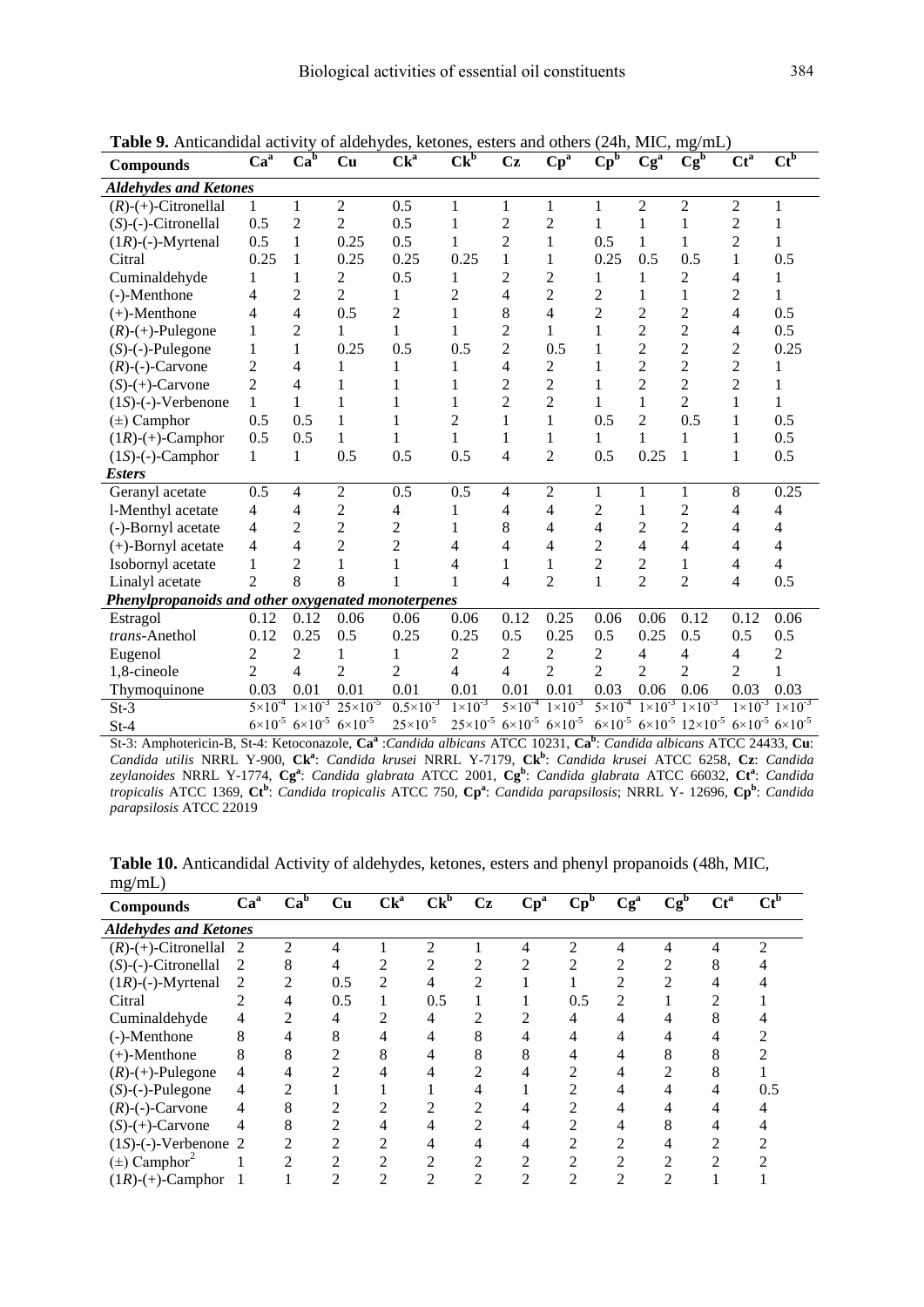| $(1S)$ - $(-)$ -Camphor                            | 2                  | 2                  | 2                                                    | $\mathfrak{D}$     | $\mathfrak{D}$     |                    | 2                                      |                  |                    |                    |                    |                    |
|----------------------------------------------------|--------------------|--------------------|------------------------------------------------------|--------------------|--------------------|--------------------|----------------------------------------|------------------|--------------------|--------------------|--------------------|--------------------|
| <i><b>Esters</b></i>                               |                    |                    |                                                      |                    |                    |                    |                                        |                  |                    |                    |                    |                    |
| Geranyl acetate                                    |                    | 8                  | 4                                                    |                    | ↑                  |                    | っ                                      | 4                | 4                  | 8                  | 8                  |                    |
| 1-Menthyl acetate                                  | 8                  | 8                  | 8                                                    |                    |                    |                    |                                        |                  |                    | 8                  |                    |                    |
| (-)-Bornyl acetate                                 | 8                  |                    | 4                                                    | 4                  | 8                  | 8                  | 4                                      |                  | 8                  |                    |                    |                    |
| $(+)$ -Bornyl acetate                              | 8                  | 8                  | 2                                                    | 4                  | 8                  |                    | 4                                      | 2                | 8                  | 8                  |                    |                    |
| Isobornyl acetate                                  | 8                  | 8                  | 4                                                    | 8                  |                    |                    |                                        | 8                | 8                  | 8                  |                    |                    |
| Linalyl acetate                                    | 8                  | 8                  | 8                                                    |                    |                    |                    |                                        | ↑                | 8                  | 8                  | 8                  |                    |
| Phenylpropanoids and other oxygenated monoterpenes |                    |                    |                                                      |                    |                    |                    |                                        |                  |                    |                    |                    |                    |
| Estragol                                           | 0.25               | 0.5                | 0.12                                                 | 0.12               | 0.06               | 0.12               | 0.25                                   | 0.12             | 0.12               | 0.25               | 0.25               | 0.06               |
| <i>trans</i> - Anethol                             | 0.5                |                    |                                                      |                    |                    |                    | 0.5                                    |                  | 0.5                |                    | $\mathfrak{D}$     | $\mathfrak{D}$     |
| Eugenol                                            | 4                  | 4                  | 2                                                    |                    | 4                  | 4                  | 4                                      |                  | 4                  |                    |                    |                    |
| Eucalyptol                                         | 4                  | 4                  |                                                      |                    |                    | 8                  | 8                                      |                  | 4                  |                    | 4                  |                    |
| Thymoquinone                                       | 0.06               | 0.03               | 0.03                                                 | 0.03               | 0.03               | 0.03               | 0.03                                   | 0.06             | 0.06               | 0.06               | 0.03               | 0.03               |
| $St-3$                                             | $5 \times 10^{-4}$ | $2 \times 10^{-3}$ | $5 \times 10^{-4}$                                   | $1 \times 10^{-3}$ | $2 \times 10^{-3}$ | $1 \times 10^{-3}$ | $1 \times 10^{-3}$                     | $1\times10^{-3}$ | $2 \times 10^{-3}$ | $2 \times 10^{-3}$ | $2 \times 10^{-3}$ | $2 \times 10^{-3}$ |
| $St-4$                                             | $6 \times 10^{-5}$ |                    | $12\times10^{-5}$ $25\times10^{-5}$ $5\times10^{-4}$ |                    | $5 \times 10^{-4}$ | $6 \times 10^{-5}$ | $12\times10^{-5}$ 6 × 10 <sup>-5</sup> |                  | $6 \times 10^{-5}$ | $5 \times 10^{-4}$ | $6 \times 10^{-5}$ | $6 \times 10^{-5}$ |



**Figure 1.** Most active compounds against tested bacteria and *Candida* strains.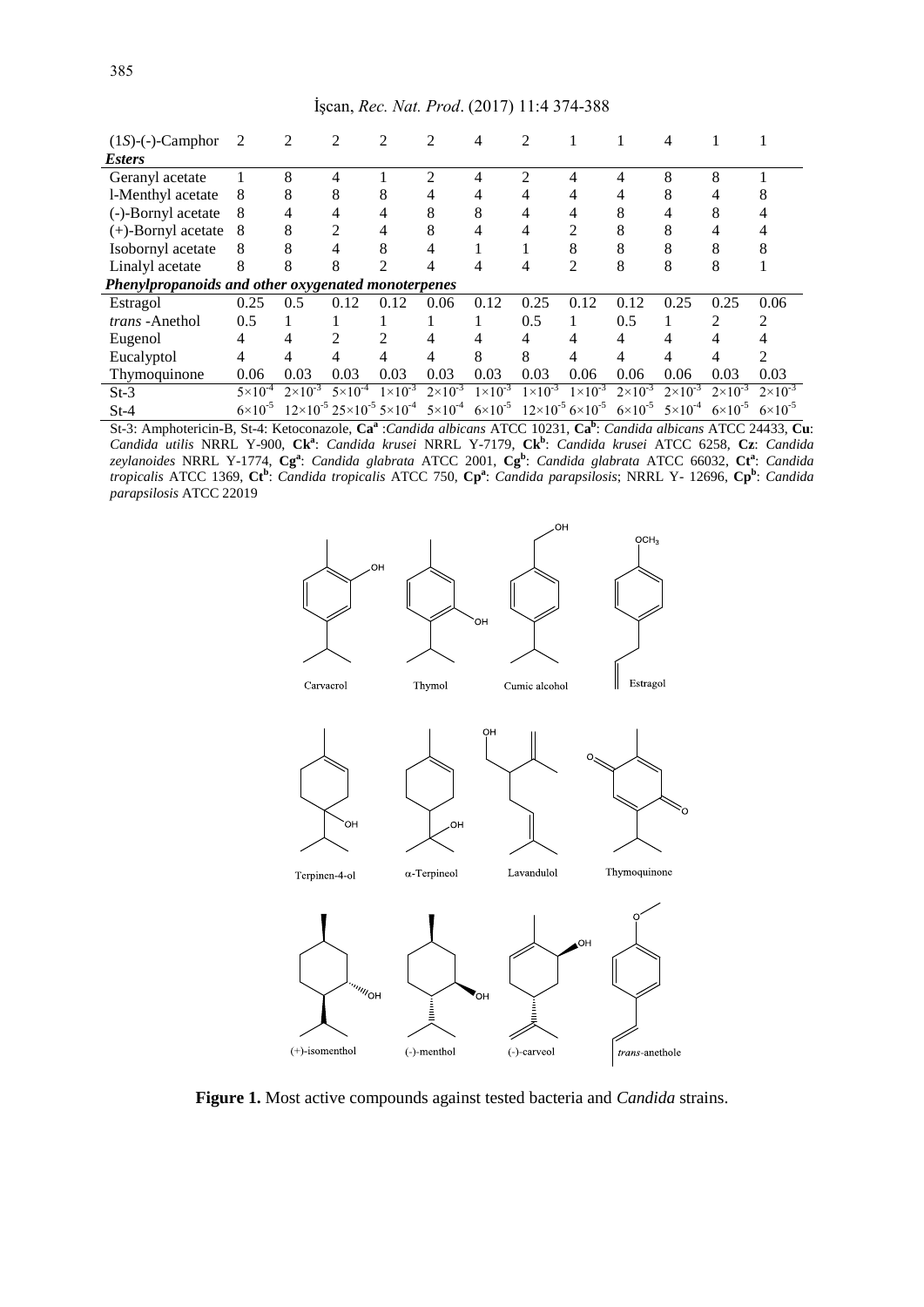## **4. Conclusion**

According to test results, as expected terpene alcohols, phenols and aldehydes appeared to be the most active components while terpene hydrocarbons and esters appeared to be the least active compounds tested (Figure 1). Observed activity of the terpene alcohols may be attributed to high solubility ratio of these compounds in both aqueous media and bio membranes due to the alcohol moiety. Some differentiations were observed on the antimicrobial properties of stereoisomers. With this study, it was revealed that the minus isomers of the monoterpenoids generally demonstrated stronger antibacterial effects.

Gram negative strains especially *Pseudomonas aeruginosa* and *Enterobacter aerogenes* demonstrated less susceptibility against the essential oil components. Generally, tested compounds demonstrated better inhibitory effects on *Candida* strains than the bacteria.

## **Acknowledgments**

I thank Ms. Ceren Elmaci Oturanel (MsC) for her technical support. I also thank Prof. Dr. K. Hüsnü Can Başer for his valuable comments that greatly improved the manuscript.

## **References**

- [1] E. Breitmeier (2008).Terpenes: Flavors, fragrances, pharmaca, pheromones, Weinheim, WILEY-VCH Verlag GmbH & Co. KGaA, 43-86.
- [2] K.H.C. Başer and F. Demirci (2007). Chemistry of essential oils, in: Flavours and Fragrances, Ed. Berger R.G., Springer, 43-86.
- [3] C.F. Carson and K.A. Hammer (2011). Chemistry and bioactivity of essential oils, in: lipids and essential oils as antimicrobial agents, Ed. Thormar H., John Wiley & Sons, Ltd. 203-238.
- [4] V.S. Dubey, R. Bhalla and R. Luthra (2003). An overview of the non-mevalonate pathway for terpenoid biosynthesis in plants, *J. Biosci.* **28**, 637-646.
- [5] T. Kuzuyama (2002). Mevalonate and nonmevalonate pathways for the biosynthesis of ısoprene units, *Biosci. Biotechnol. Biochem.* **66**, 1619–1627.
- [6] C. Sell (2010). Chemistry of essential oils, in: Handbook of essential oils, Eds. Başer KHC & Buchbauer G. Sound Parkway NW, CRC Press 121-150.
- [7] V.K. Bajpai and K.H. Baek (2016). Biological efficacy and application of essential oils in Foods-A Review, *J. Essent. Oil Bear Pl*. **19**, 1-19.
- [8] B. Tanu (2016). Harpreet K. benefits of essential oils, *J. Chem. Pharm. Res.* **8**,143-149.
- [9] L. De Martino, V. de Feo, F. Fratianni and F. Nazzaro (2009). Chemistry, antioxidant, antibacterial and antifungal activities of volatile oils and their components, *Nat. Prod. Comm.* **4**, 1741-1746.
- [10] R. Kotan, S. Kordalic and A. Cakir (2007). Screening of antibacterial activities of twenty-one oxygenated monoterpenes, *Z. Naturforsch C*. **62** (7-8), 507-513.
- [11] A.E. Edris (2007). Pharmaceutical and therapeutic potentials of essential oils and their individual volatile constituents: A review, *Phytother Res*. **21**, 308-323.
- [12] D. Kalemba and A. Kunicka (2003) Antibacterial and antifungal properties of essential oils, *Curr. Med. Chem.* **10**, 813-829.
- [13] A.M. Janssen, J.J.C. Scheffer and A.B. Svendsen (1987). Antimicrobial activity of essential oils: a 1976–86 literature review. Aspects of the test method, *Planta Med*. **53**, 395-398.
- [14] S. Burt (2004). Essential oils: their antibacterial properties and potential applications in foods a review, *Int. J. Food. Microbiol.* **94**, 223–253.
- [15] H.A.E. Shaaban, A.H. El-Ghorab and T. Shibamoto (2012). Bioactivity of essential oils and their volatile aroma components: Review, *J. Essent. Oil Res*. **24**, 203-212.
- [16] B. Adorjan and G. Buchbauer (2010). Biological properties of essential oils: an updated review, *Flavour Fragr. J.* **25**, 407–426.
- [17] S.G. Deans, K.P. Subota and A.I. Kennedy (1989). Biological activity of plant volatile oils and their constituents, *Planta Med.* **55**, 588.
- [18] M.M. Cowan (1999). Plant products as antimicrobial agents, *Clin. Microbiol. Rev.* **12**, 564-582.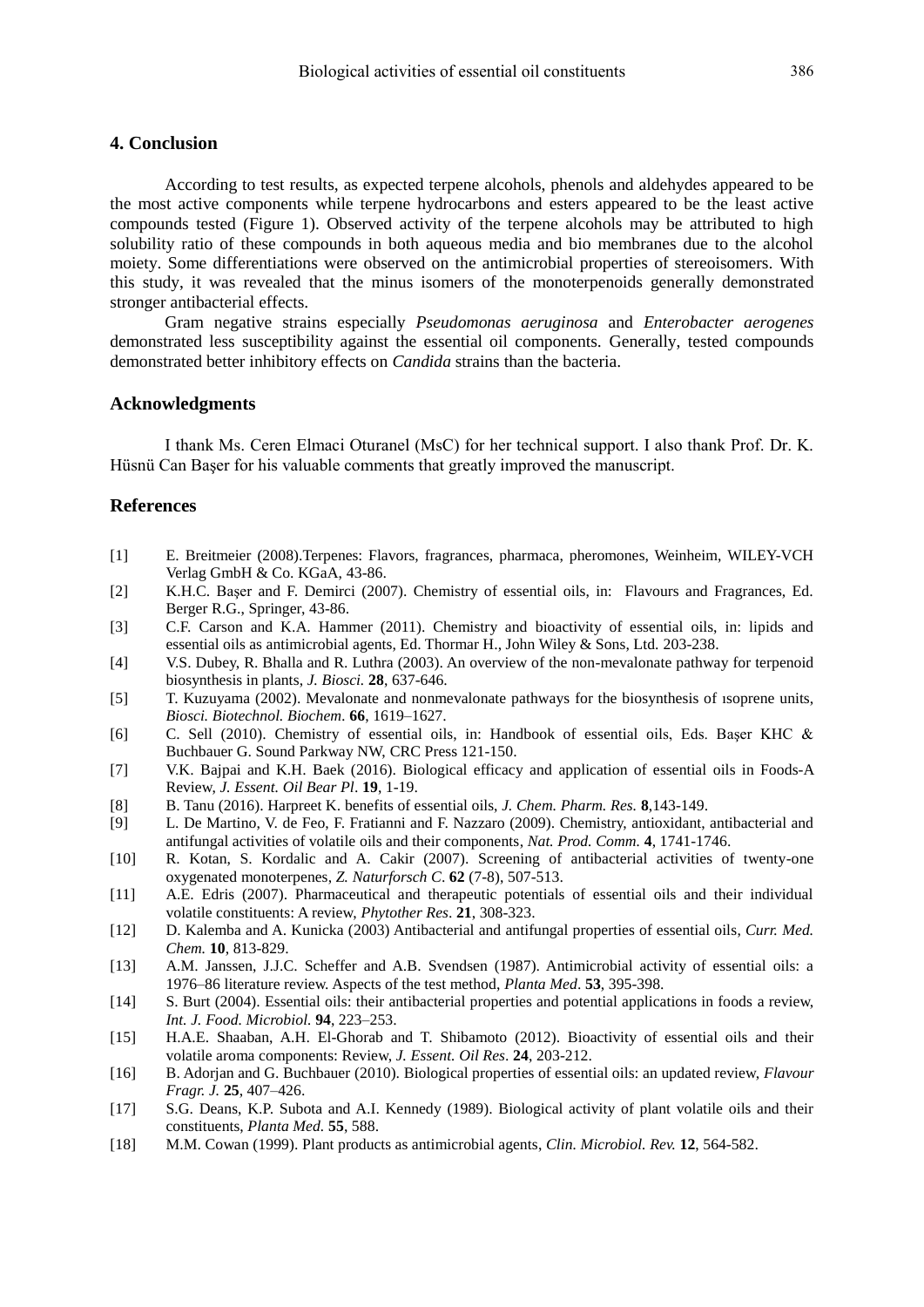- [19] M.P. Tampieri, R. Galuppi, F. Macchioni, M.S. Carelle, L. Falcioni, P.L. Cioni and I. Morelli (2005). The inhibition of *Candida albicans* by selected essential oils and their major components, *Mycopathologia* **159**, 339–345.
- [20] S. Prabuseenivasan, M. Jayakumar and S. Ignacimuthu (2006). *In vitro* antibacterial activity of some plant essential oils, *BMC Complement. Altern. Med*. **6**, 39.
- [21] F. Bakkali, S.Averbeck, D. Averbeck and M. Idaomar (2008). Biological effects of essential oils A review, *Food Chem. Toxicol.* **46**, 446–475
- [22] N. Celikel and N. Kavas (2008). Antimicrobial properties of some essential oils against some pathogenic microorganisms, *Czech. J. Food Sci.* **26**, 174–181.
- [23] M. Sokovic, J. Glamočlij, P.D. Marin, D. Brkić and L.J.L.D. van Griensven (2010). Antibacterial effects of the essential oils of commonly consumed medicinal herbs using an *in vitro* model, *Molecules* **15**, 7532-7546.
- [24] K. A. Hammer and C.F. Carson (2011). Antibacterial and antifungal activities of essential oils. Eds: Thormar H., in: Lipids and Essential Oils as Antimicrobial Agents, John Wiley & Sons, Ltd., 274-275.
- [25] I.H.N. Bassolé and H.R. Juliani (2012). Essential oils in combination and their antimicrobial properties, *Molecules* **17**, 3989-4006.
- [26] S.B. Rajput and S.M. Karuppayil (2013). Small molecules inhibit growth, viability and ergosterol biosynthesis in *Candida albicans*, *Springerplus* **2**, 26.
- [27] C. Valgas, S.M. de Souza, E.F.A. Smânia and A. Smânia Jr. (2007). Screening methods to determine antibacterial activity of natural products, *Braz. J. Microbiol.* **38**, 369-380.
- [28] P. Cos, A.J. Vlietinck, D.V. Vanden Berghe and L. Maes (2006). Anti-infective potential of natural products: How to develop a stronger in vitro 'proof-of-concept', *J. Ethnopharmacol.* **106**, 290–302.
- [29] F. Hadacek and H. Greger (2000). Testing of antifungal natural products: methodologies, comparability of results and assay choice, *Phytochem. Anal.* **11**, 137-147.
- [30] S.G. Deans (1991). Evaluation of antimicrobial activity of essential (volatile) oils, in: Essential oils and Waxes, Eds. Linskens, H.F. &Jackson, J.F., Berlin-Hiedelberg, Springer-Verlag, 309-320.
- [31] D.A. Vanden Berghe and A.J. Vlietnck (1991). Screening methods for antibacterial and antiviral agents from higher plants, in: Methods in Plant Biochemistry, Dey PM, Harborne JB, Hostiettman K, eds.. London: Academic Press; 47–69.
- [32] A.M. Janssen, J.J.C. Scheffer and A. Baerheim Svendsen (1986). Antimicrobial screening of essential oils—Aspects of the agar overlay technique, in: Progress in Essential Oil Research. Brunke EJ, ed, Berlin-New York: W. de Gruyter. 401–419.
- [33] CLSI (NCCLS) M27-A2 (2002). Reference Method for Broth Dilution Antifungal Susceptibility Testing of Yeasts; Approved Standard—Second Edition.
- [34] CLSI (NCCLS) M7-A7 (2006). Methods for Dilution Antimicrobial Susceptibility Tests for Bacteria That Grow Aerobically; Approved Standard, Seventh Edition.
- [35] S.G. Griffin, S.G. Wyllie, J.L. Markham and D.N. Leach (1999). The role of structure and molecular properties of terpenoids in determining their antimicrobial activity, *Flavour Fragr. J.* **14,** 322-332.
- [36] S.F. VanVuuren and Viljoen A.M. (2007). Antimicrobial activity of limonene enantiomers and 1,8 cineole alone and in combination, *Flavour Fragr. J*. **22**, 540–544.
- [37] C.A. O'Bryan, S.J. Pendleton, P.G. Crandall and S.C. Ricke (2015). Potential of plant essential oils and their components in animal agriculture – in vitro studies on antibacterial mode of action, *Front Vet Sci*. **2**, 35.
- [38] F. Nazzaro, F. Fratianni, L. De Martino, R. Coppola and V. De Feo (2013). Effect of essential oils on pathogenic bacteria, *Pharmaceuticals (Basel)*. **6**, 1451-1474.
- [39] E. Du, L. Gan, Z. Li, W. Wang, D. Liu and Y. Guo (2015). *In vitro* antibacterial activity of thymol and carvacrol and their effects on broiler chickens challenged with *Clostridium perfringens, J. Anim. Sci. Biotechnol*. **6**, 58.
- [40] J. Xu, F. Zhou, B.P. Ji, R.S. Pei and N. Xu (2008). The antibacterial mechanism of carvacrol and thymol against *Escherichia coli, Letters App Microbiol.* **47**,174–179.
- [41] A. Nostro, A.R. Blanco, M.A. Cannatelli, V. Enea, G. Flamini, I. Morelli, A.S. Roccaro and V. Alonzo (2004). Susceptibility of methicillin-resistant *Staphylococci* to oregano essential oil, carvacrol and thymol, *FEMS Micro. Lett.* **230**,191-195.
- [42] A. Nostro, A. Sudano Roccaro, G. Bisignano, A. Marino, M.A. Cannatelli, F.C. Pizzimenti, P.L. Cioni, F. Procopio and A.R. Blanco (2007). Effects of oregano, carvacrol and thymol on *Staphylococcus aureus* and *Staphylococcus epidermidis* biofilms, *J. Med. Microbiol.* **56**, 519-523.
- [43] R.J. Lambert, P.N. Skandamis, P.J. Coote and G.J. Nychas (2001). A study of the minimum inhibitory concentration and mode of action of oregano essential oil, thymol and carvacrol, *J. Appl. Microbiol*. **91**, 453-462.